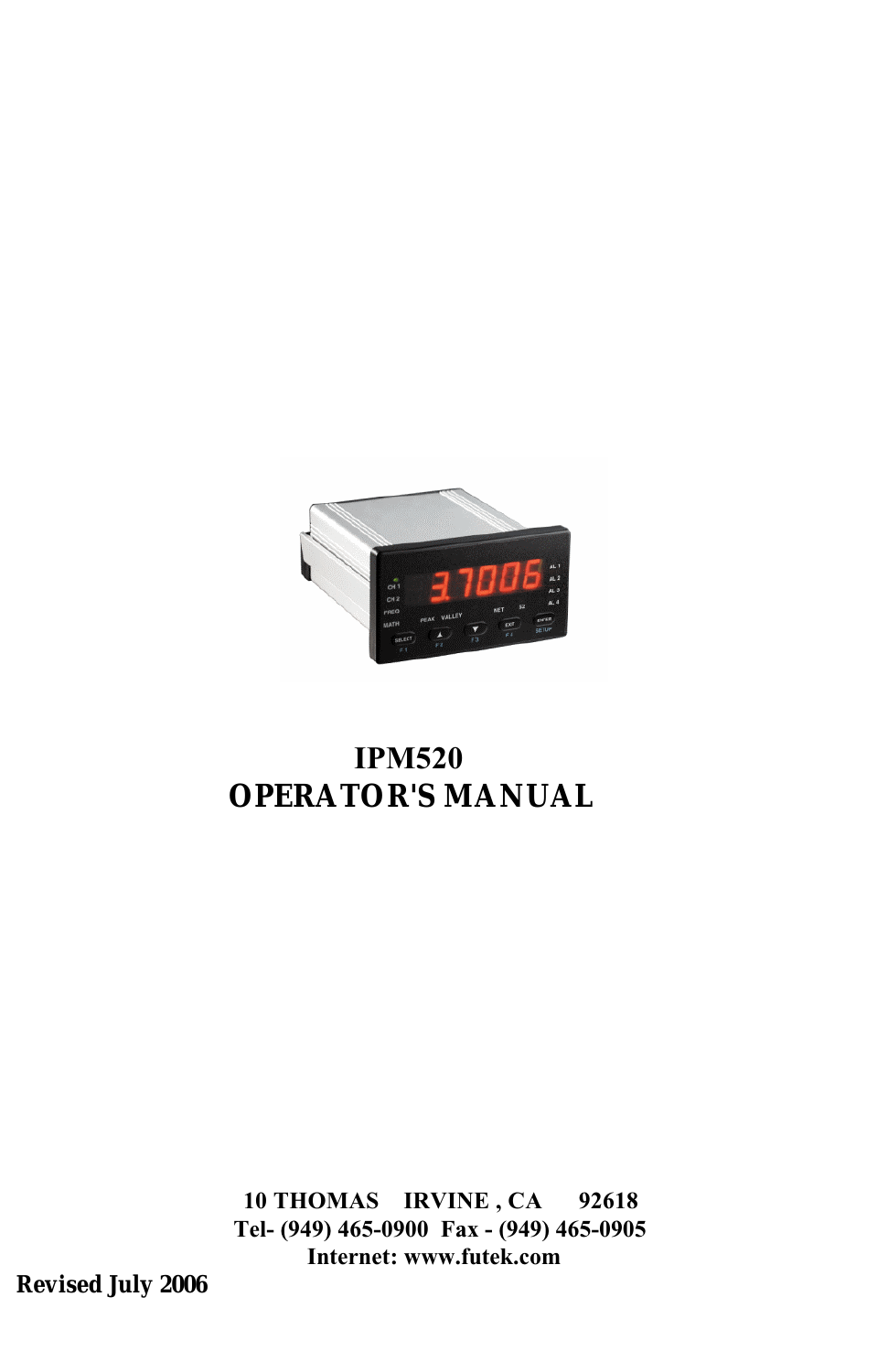Our recommendations, if any, for those of these products are based on tests believed to be reliable. The greatest care is exercised in the selection of our raw materials and in our manufacturing operations. However, since the use of this product is beyond the control of the manufacturer, no guarantee or warranty, expressed or implied is made as to such use or effects incidental to such user handling or possession or the results to be obtained, whether in accordance with the direction or claimed so to be. The manufacturer expressly disclaims responsibility therefore. Furthermore, nothing contained herein shall be construed as a recommendation to use any product in conflict with existing laws and/or patents covering any material or use.

Warranties or sale, disclaimer thereof and limitations of liability are covered exclusively by DigiTec's printed warranty statement, for the Enclosed Products. These instructions do not expand, reduce, modify or alter Futek's warranty statement and no warranty or remedy in favor of a customer or any other person arises out of these instructions.

#### *Call Futek for all your instrumentation and process and control applications. Application Engineers are available to answer any questions.*

10 Thomas • Irvine, CA 92618 Phone: (949) 465-0900 Fax: (949) 465-0905

Internet: www.futek.com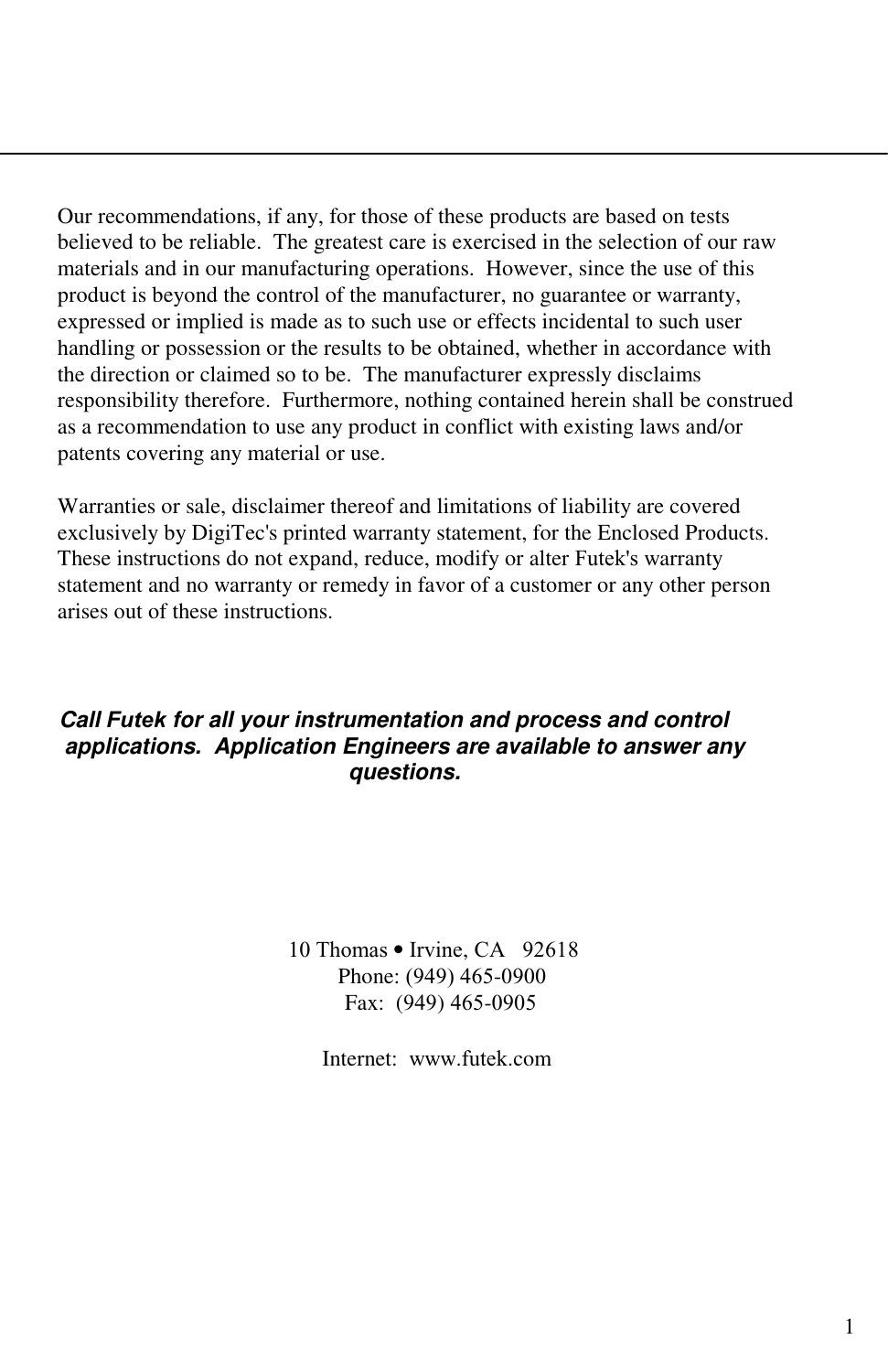# **Table of Contents**

# **Section Topic Page**

| Section 1                | Introduction and Description               |    |
|--------------------------|--------------------------------------------|----|
| Section 1.1              | <b>Product Description</b>                 | 3  |
| Section 1.2              | Dimensional Drawings                       | 4  |
| Section 1.3              | <b>Exploded View</b>                       | 4  |
| Section 2                | Pin Outs and Wiring Diagram                |    |
| Section 2.1              | Main Board and Option Board Connections    | 5  |
| Section 2.2              | <b>Option Board Connections</b>            | 6  |
| Section 2.2              | RS232 connection drawings                  | 8  |
| Section 2.4              | <b>Channel 1 Input Connections</b>         | 10 |
| Section 2.5              | Channel 2 Input Connections (3722A Only)   | 11 |
| Section 3                | Operation and Programming                  |    |
| Section 3.1              | <b>Front Panel Keys</b>                    | 12 |
| Section 3.2              | Setup Mode Key Functions                   | 12 |
| Section 3.3              | Run Mode Key Functions                     | 13 |
| Section 3.4              | Programming Tips                           | 18 |
| Section 3.5              | <b>Enter Setup</b>                         | 19 |
| Section 3.6              | Main Programming Branch                    | 21 |
| Section 3.7              | <b>Channel Setup Programming Branch</b>    | 22 |
| Section 3.8              | <b>Output Setup Programming Branch</b>     | 26 |
| Section 3.9              | Display Programming Branch                 | 29 |
| Section 3.10             | <b>Special Features Programming Branch</b> | 29 |
| Section 4                | Options                                    | 36 |
| Section 5                | Specifications                             | 38 |
| <b>Inside Back Cover</b> | 3700 Flow Chart                            |    |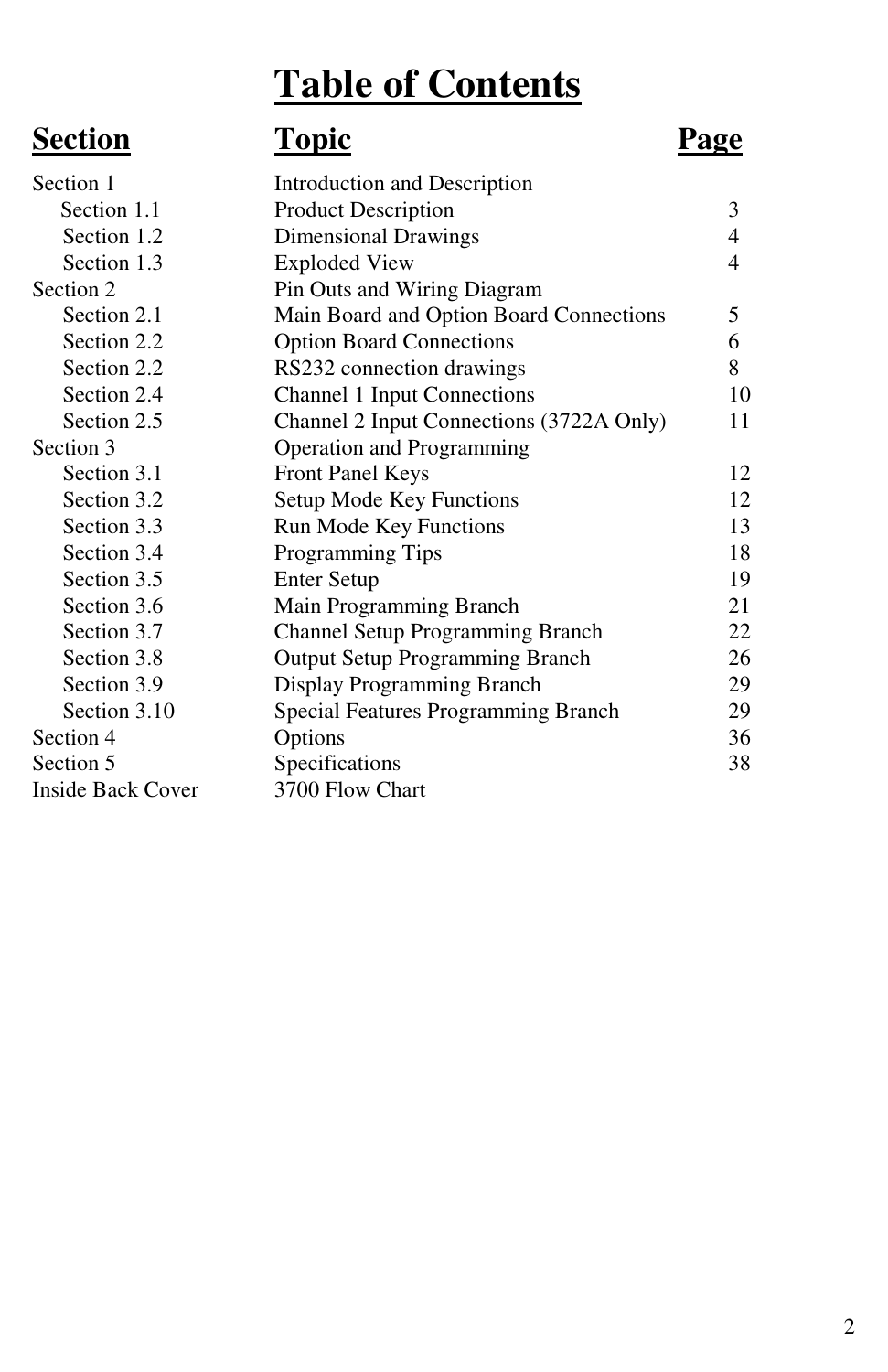# **SECTION 1**

# **INTRODUCTION AND DESCRIPTION**

# **SECTION 1.1: UNIT DESCRIPTION:**

The single input and the dual input intelligent process meters features 5 ½ digit resolution, 6 digit display, high speed, 5 front key operation and a NEMA 4X, industrialized aluminum case. One Form A relay is provided standard for use as an Alarm output or shunt cal relay. The IPM500 emphasizes the features required in today's applications, especially scaling of the meter to display in engineering units. Three methods are provided to scale the meter: No calculation scale and offset, load calibration and shunt calibration only.

Stock #'s:

FSH00248- one input channel FSH00947- two input channels; Options C, H, P, T installed

Options:

| "C" | 3 Form C Relays               |
|-----|-------------------------------|
| "H" | Analog & Excitation Output    |
| "P" | Excitation Supplies 10/24 VDC |
| "Т" | Serial RS-232C Communication  |

Ordering Example:

3720A-01CH Single Input with 3 Relays, Analog output, and Screw Terminals.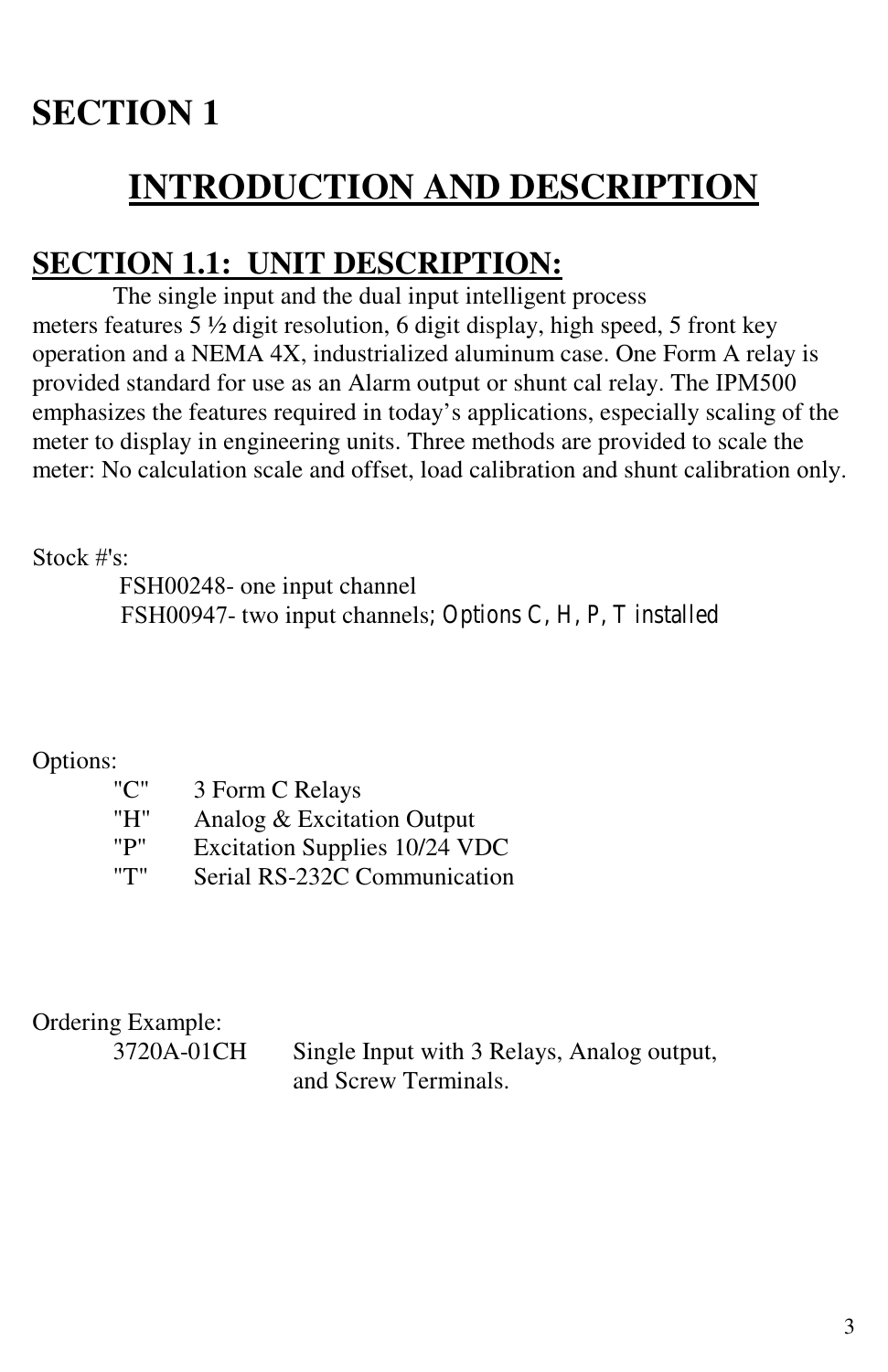# **SECTION 1.2: DIMENSIONAL DRAWINGS**



# **SECTION 1.3**

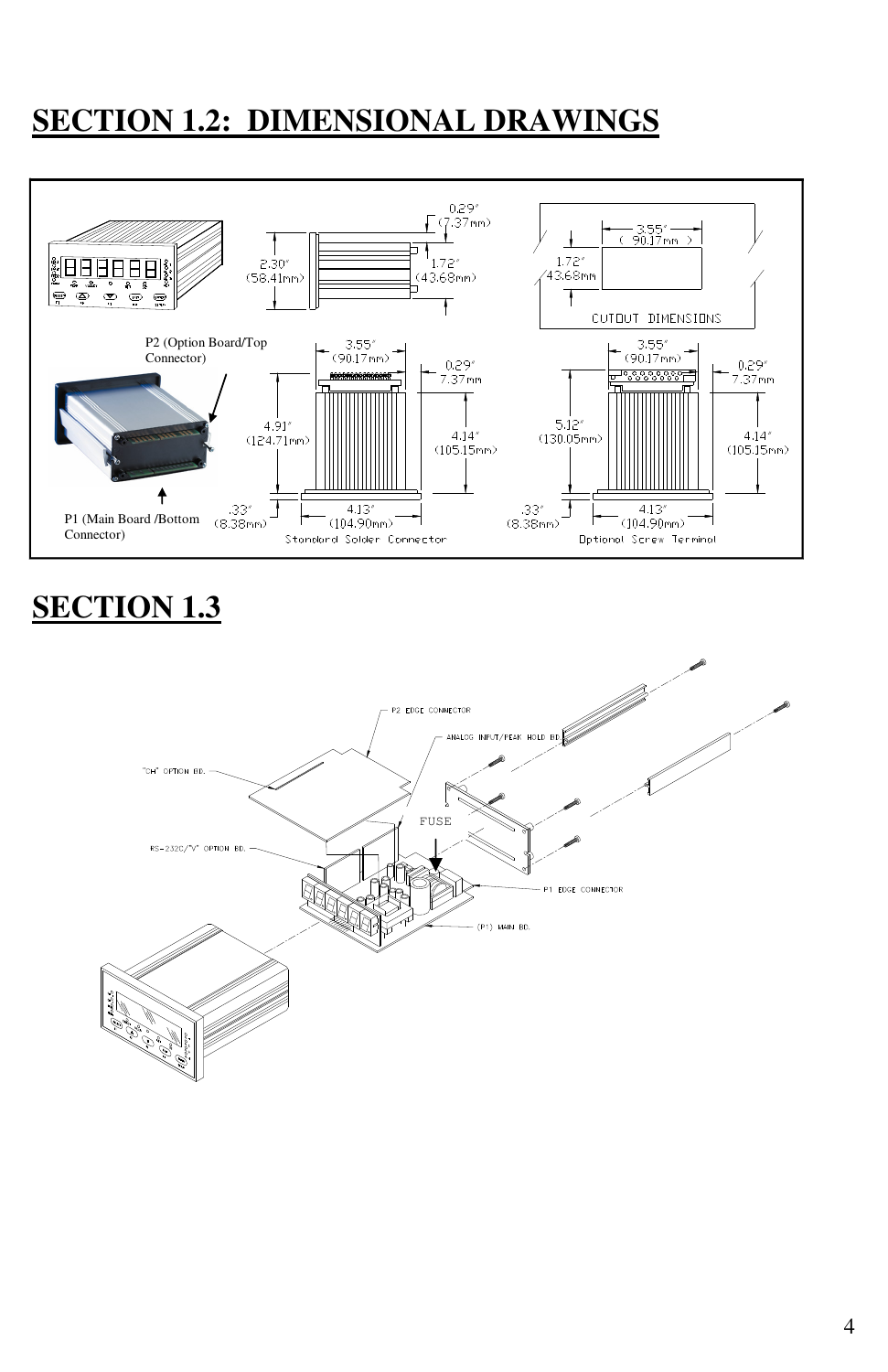# **SECTION 2**

## **SECTION 2.0 SAFETY SUMMARY**

All safety related regulations; local codes and instructions that appear in this literature or on equipment must be observed to ensure personal safety and to prevent damage to either the instrument or equipment connected to it. If equipment is used in a manner not specified by the manufacture, the protection provided by the equipment may be impaired.

Do not use this unit directly command motors, valves, or other actuators not equipped with safeguards. To do so can be potentially harmful to persons or equipment in the event of a fault to the unit.



The unit must be properly grounded. Ground connection is tied to the Main Board "P1" connector pin C.

Fuse replacement must be performed with power disconnected. Use only the same type fuse. The fuse must be a TR5 microfuse, Time Lag (T), 1 amp, 250VAC. Fuse location shown in section 1.3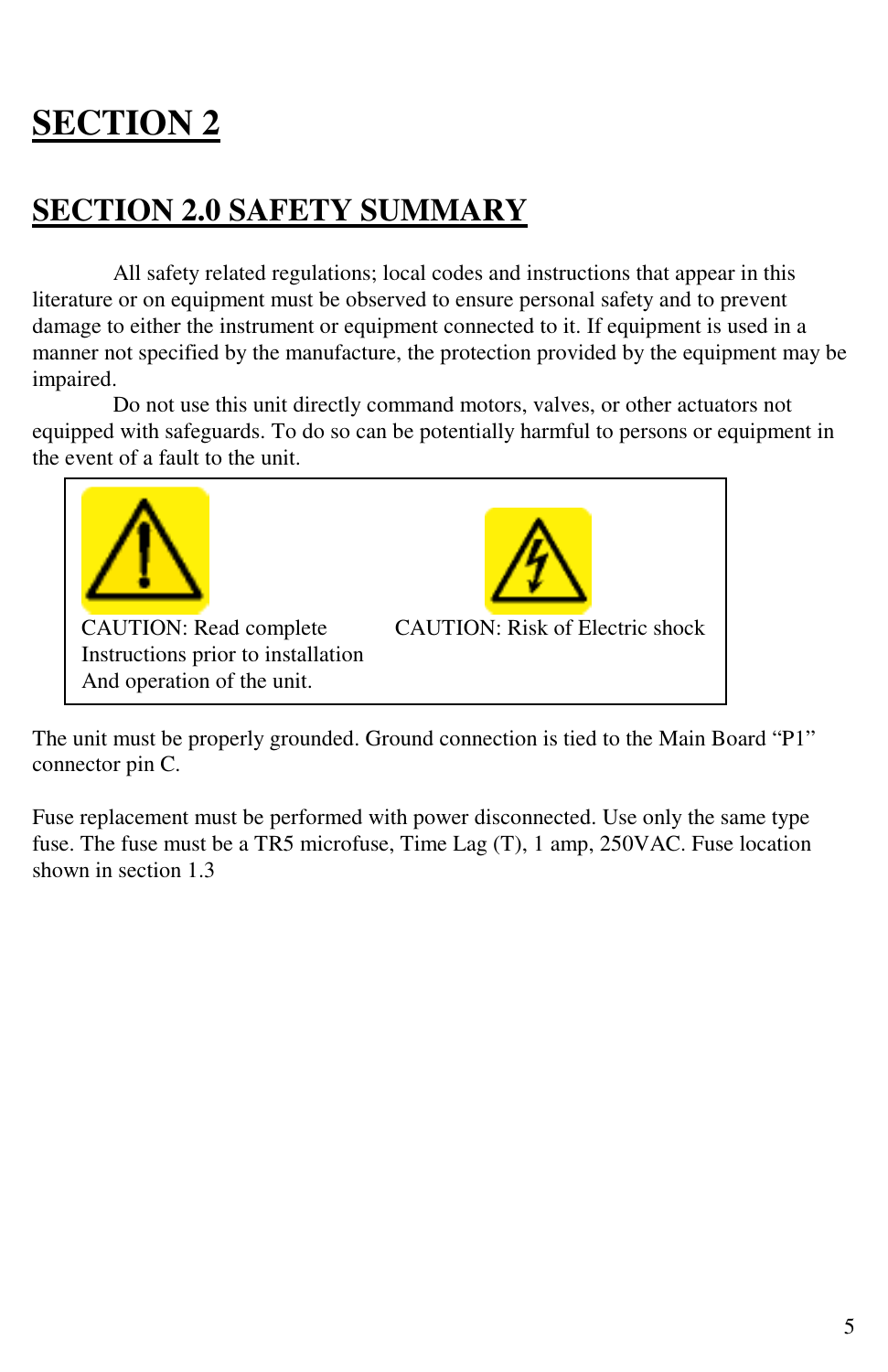# **POWER 115 OR 230VAC SELECTION:**



The IPM500 can be configured to operate on 115VAC or 230VAC by configuring the jumpers in the above drawing.

## **20MA SOLDER JUMPER LOCATION**



To select 4-20ma input range solder across solder pads shown above.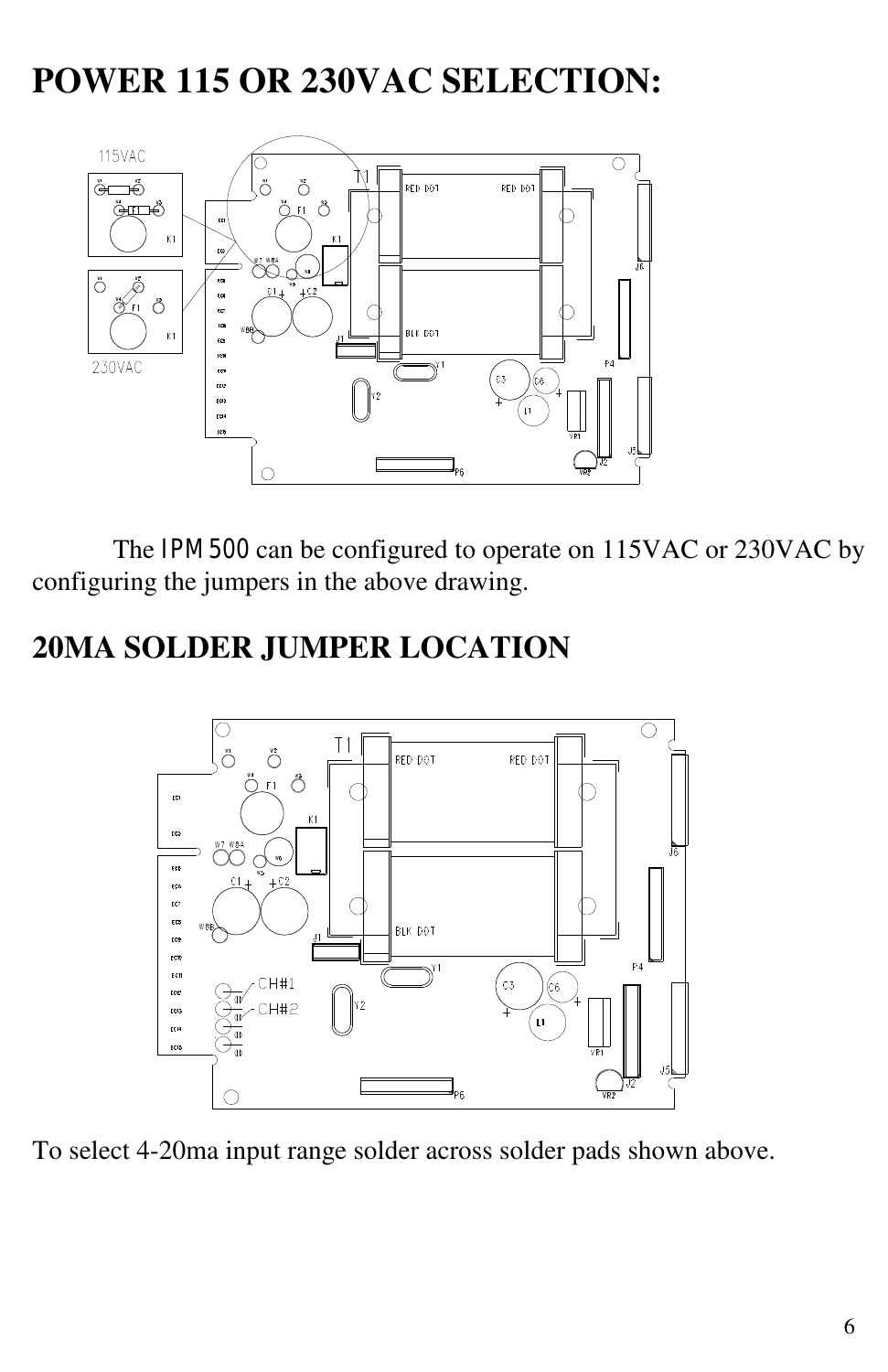## **PIN OUTS AND WIRING DIAGRAMS SECTION 2.1: MAIN BOARD/BOTTOM (P1) AND OPTION BOARD/TOP (P2) PIN OUTS**

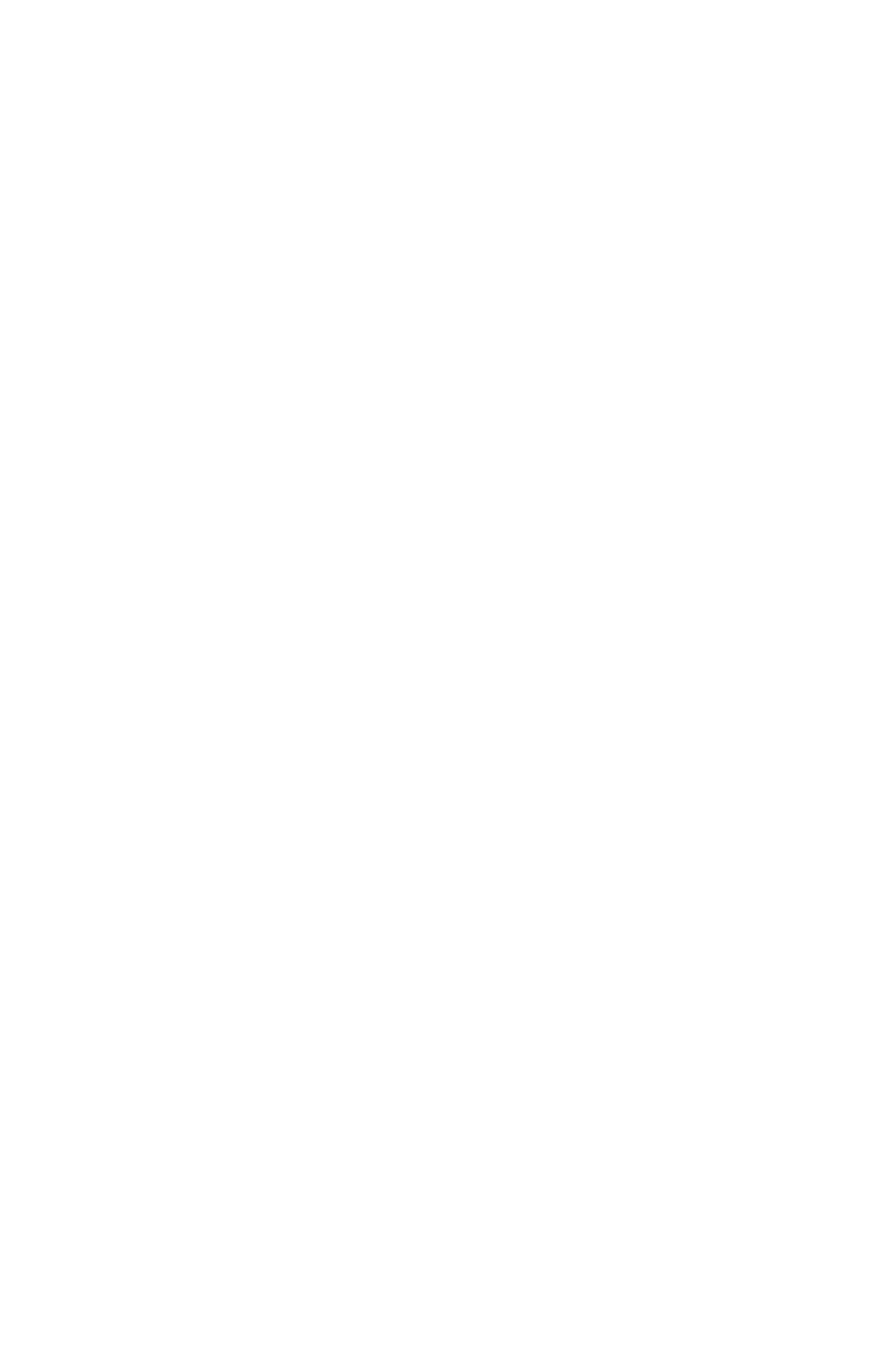#### **SECTION 2.4: CHANNEL #1 INPUT CONNECTIONS**



Figure 2.8: 3720 (CHAN: #1 Voltage Input)

Figure 2.9: 3720 (CHAN. #ICurrent Input)



Figure 2.10: 3720 (2 Wire transmitter) Figure 2.11: 3720 (3 Wire transmitter)



Figune 2.12: (3720 Loadcell)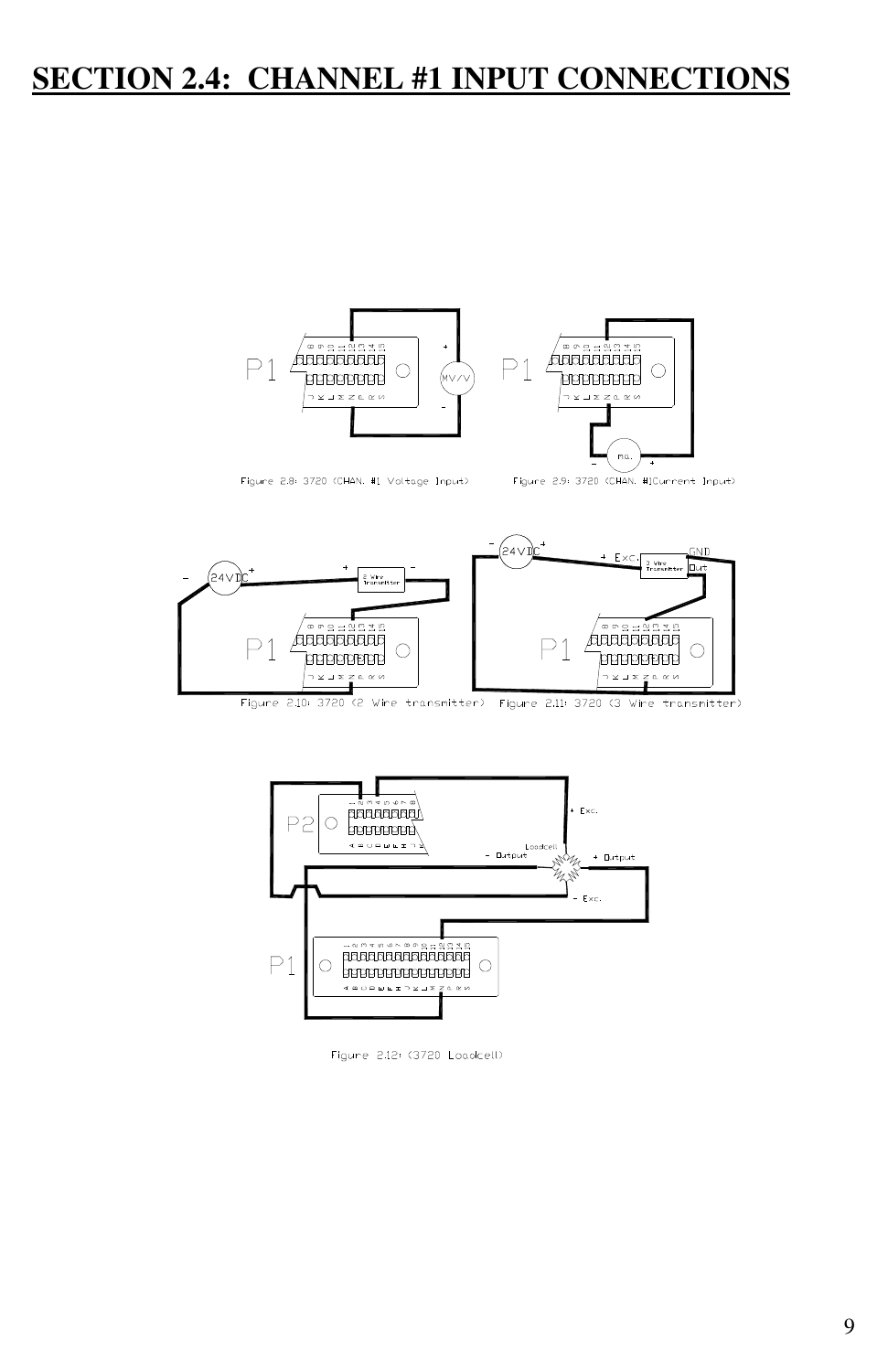# **SECTION 3**

# **OPERATION AND PROGRAMMING SECTION 3.1: FRONT PANEL KEYS**



The front panel keyboard has two modes of operation - SETUP and RUN SETUP MODE KEYS



# **SECTION 3.2: SETUP MODE KEY FUNCTIONS**

- 1. **SELECT KEY**  $(\rightarrow \text{on flow chart indicates to use this key})$ 
	- Selects choice of functions within the menu you are setting up. > Moves you left/right in the program menu.
	- When entering numeric data, it allows the selection of digit to be changed.
		- > Indicated by digit flashing.
	- When selecting decimal point, it moves the decimal point location.

#### 2. **UP ARROW KEY**

When entering numeric data, it increments the current value of the flashing digit by one with each push.

## 3. **DOWN ARROW KEY**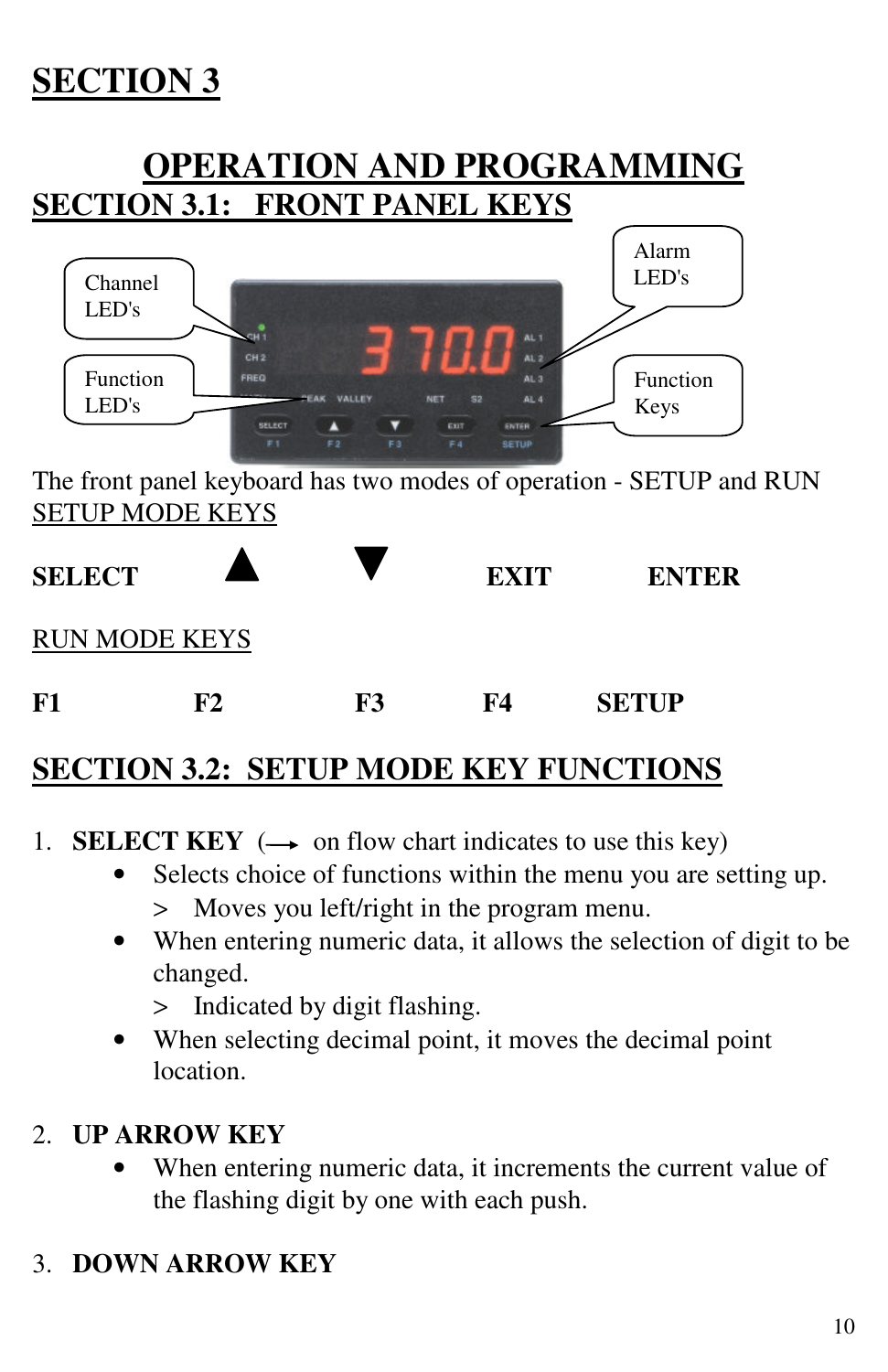- When entering numeric data, it decrements the numeric value of the flashing digit by one with each push.
- 4. **EXIT KEY**
	- If at a Main branch prompt (CODE, CHAN, OUTPUT, DISPLY or SPEC), it exits to you back to RUN mode.
	- If in a programming branch, it returns you to Main branch prompt.

NOTE: It does note store data to memory on its return. **ENTER** key should be pushed first to store selected entry, then **EXIT** key.

- 5. **ENTER KEY** ( $\overrightarrow{v}$  on flow chart indicates to use this key)
	- Enters selected Main program branch.
		- > Moves you down in the program branch menu.
		- > Menu steps can be skipped by repeatedly pushing **ENTER** key till desired menu step is reached.
	- Enters selected choices, numeric data or decimal point, it stores the value and advances to next step in the program menu.

# **SECTION 3.3: RUN MODE KEY FUNCTIONS**

## A. Entering SETUP

Push and hold **SETUP** key for 4 seconds. Meter will first display "SET CH" then display "CODE" or flash "SETUP then display "CHAN".

- "CODE" is flashed with 00 if a lockout code has been under the Main program branch heading SPEC, CODE menu.
	- > The preset lockout must be entered at this time. If wrong code is entered or if no code is entered within 20 seconds, meter will return to RUN mode.
	- > Upon correct lockout code entry, meter enters the SETUP mode.
	- > The unmarked yellow LED just above the Down/F4 key will light, indicating you are in the SETUP mode.
- If no lockout code, "SETUP" flashed then "CHAN" displayed, indicating you have entered the SETUP mode.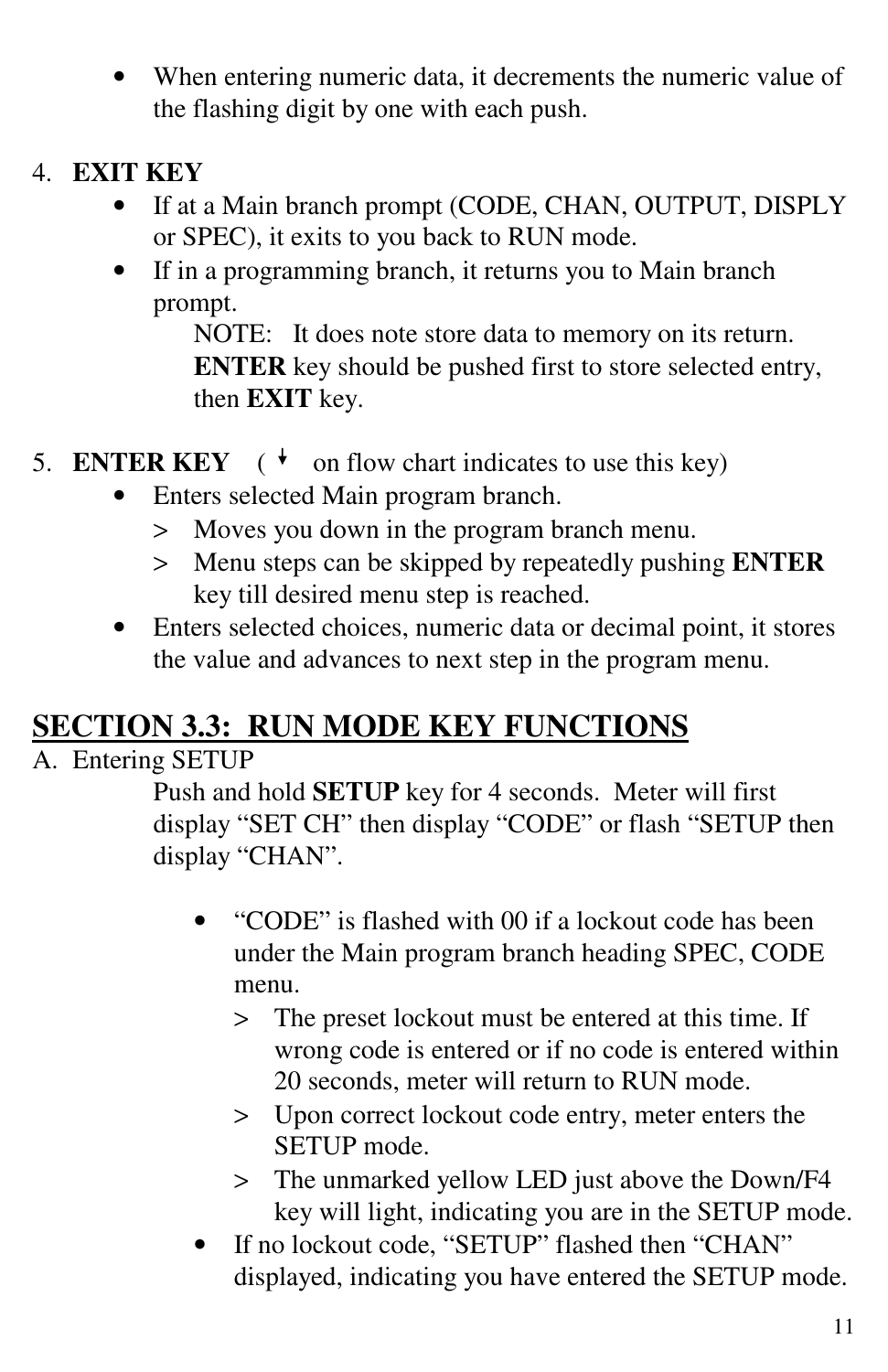If no key is pressed within 20 seconds, meter will return to RUN mode.

- B. If SETUP key pushed and released meter will enter select channel program.
	- "SET CH" (SET CHANNEL) will be display.
		- > Push **F1** to select Channel 1 for display
		- > Push **F2** to select Channel 2 for display (3722A only)
		- > Push **F3** to select Channel 3 for display (3722A only)

#### C. USER PROGRAMMABLE MENU LOCKOUT.

To enter, push and hold **SETUP** key, then enter lockout code "**55**". This program allows user to disable/lockout the following menus from the SETUP program. When the menus are programmed to be locked, the unit will display "DISABL" when you try to enter the menu.

NOTE: A code # must be preprogrammed under SPEC, CODE to get the prompt for the code value.

To disable one or more of the selections add the values from the table and enter that number. If 0 is entered, all programs under that heading are enabled.

- "LEVEL1" is flashed with current selected number, valid values 0-15
	- 0 Don't Skip any branches
	- 1 Skip all channel programs "CHAN"
	- 2 Skip all output programs "OUTPUT"
	- 4 Skip all display program "DISPLY"
	- 8 Skip all special programs "SPEC"

Example: Enter number 12 to skip DISPLY and SPEC branches from normal setup selections.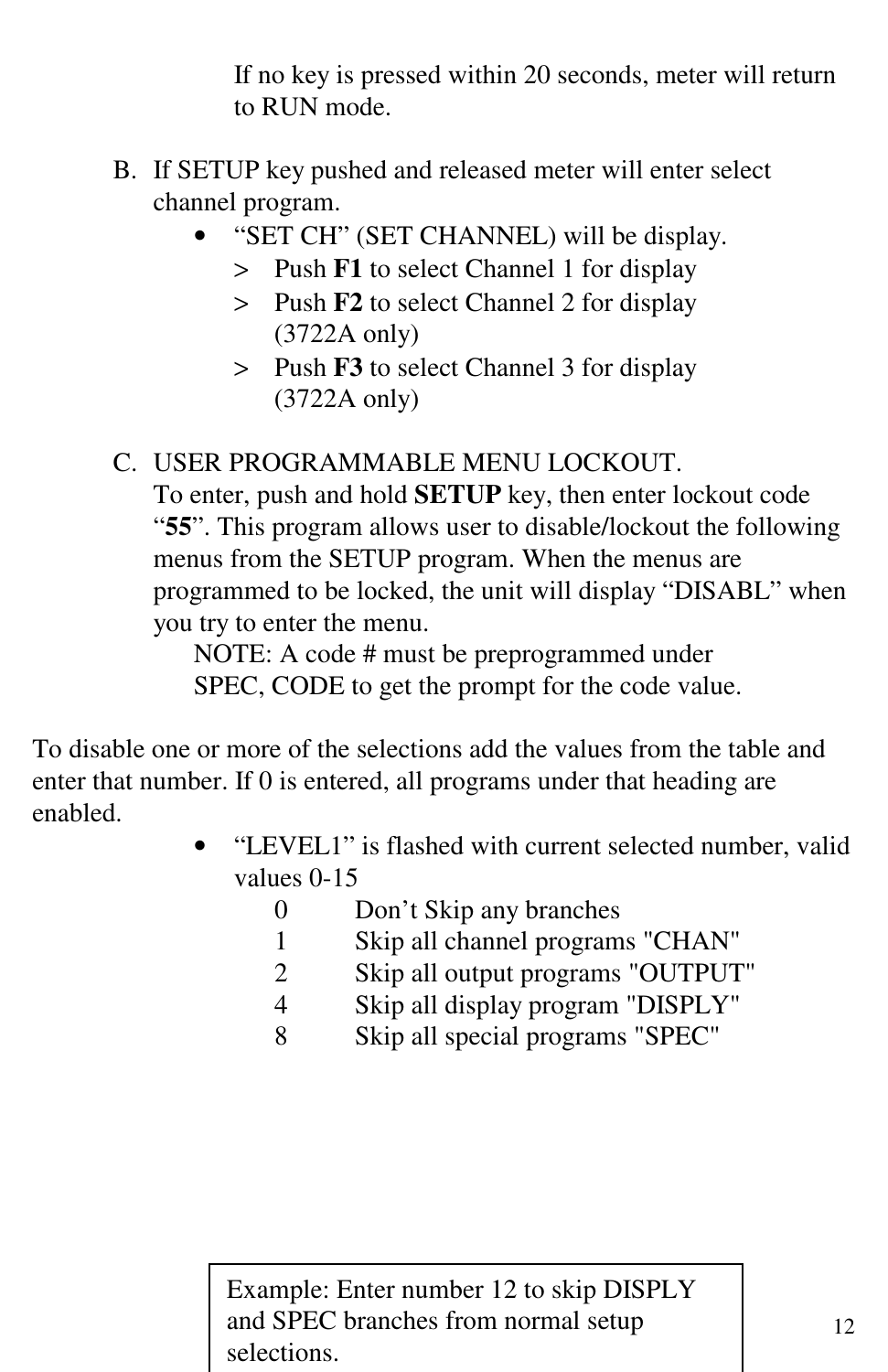- "CHAN1", (Only if CHAN is not disabled from above), is flashed with current selected number. Valid values 0- 15.
	- Don't disable any channel 1
	- Skip input range selection "INPUT"
	- Skip user calibration branch "USER"
	- Skip input calibration branch "INPUT"
	- Skip shunt calibration branch "SHUNT"
- "CH" (Only if CHAN is not disabled from above) is flashed with current selected number. Valid values 0-7.
	- Don't skip Channel 2
	- Skip input range selection "INPUT"
	- Skip user calibration branch "USER"
	- Skip input calibration branch "INPUT"
- "CH3" (Only if CHAN is not disabled from above) is flashed with current selected number. Valid values 0-1.
	- Don't skip Channel 3
	- Skip Channel 3 "CHAN 3"
- "OUTPUT" (Only if OUTPUT is not disabled from above) is flashed with current selected number. Valid values 0-31.
	- Don't disable any output menus
	- Disable Alarm 1 menu
	- Disable Alarm 2 menu
	- Disable Alarm 3 menu
	- Disable Alarm 4 menu
	- Disable the Source menu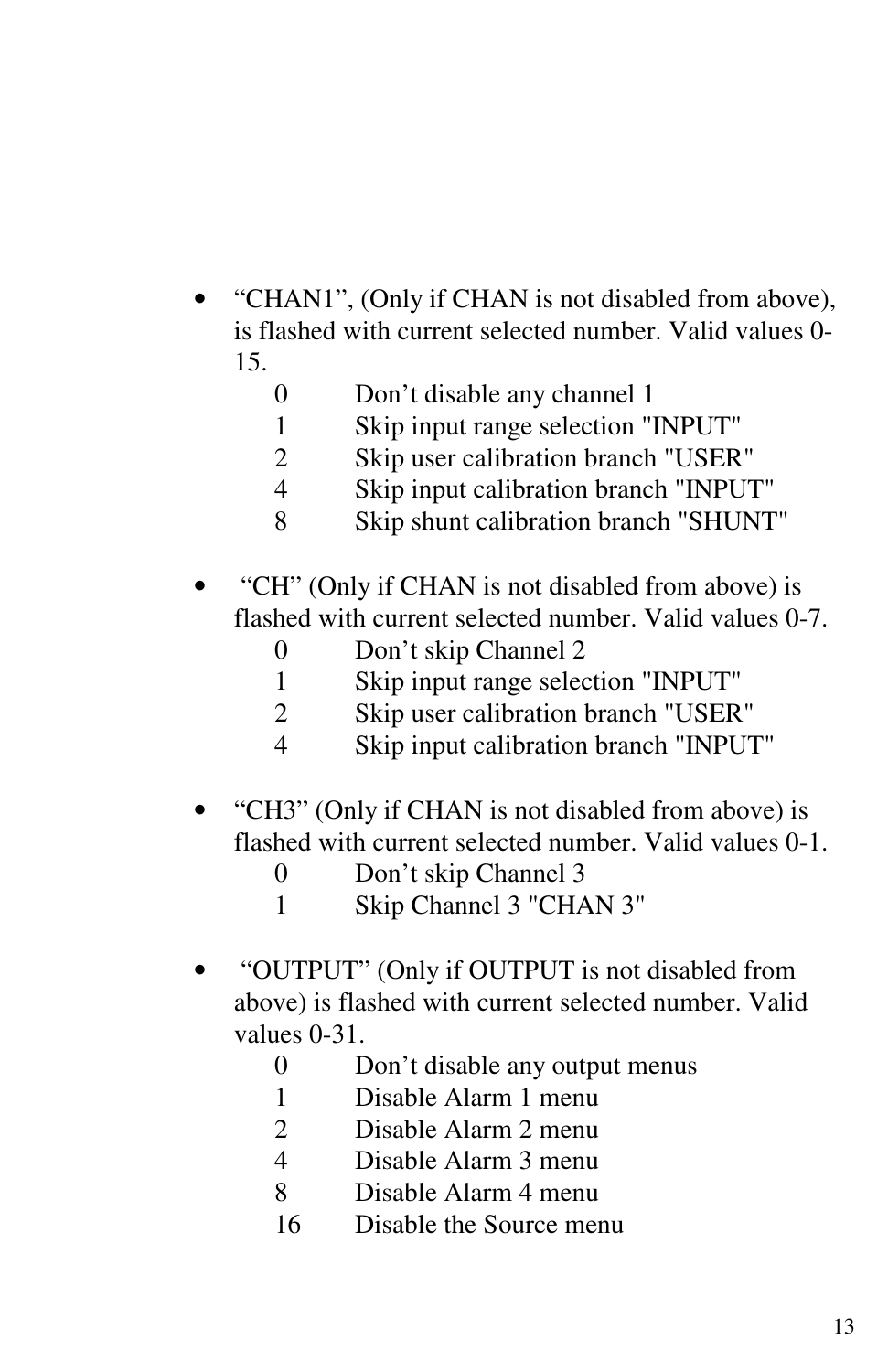- "SPEC" (Only if SPEC is not disabled from above) is flashed with current selected number. Valid values 0- 65535 (default 32768)
	- 0 Don't disable any menus
	- 1 Disable 'F1 SET'<br>2 Disable 'F2 SET'
	- Disable 'F2 SET'
	- 4 Disable 'F3 SET'
	- 8 Disable 'F4 SET'
	- 16 Disable 'r In 1'
	- 32 Disable 'r In 2'
	- 256 Disable '20 Pt'
	- 512 Disable 'PEAK 1'
	- 1024 Disable 'PEAK 2'
	- 2048 Disable 'SCALE2'
	- 4096 Disable 'CODE'
	- 8192 Disable 'DEFAUL'
	- If EXIT key is push at any of the 6 main heading, exit back to run mode.
	- If EXIT key is push while in a main branch, exit back to that main branches heading.
	- If SELECT key is push while at main branch heading, advance to next main branch.
	- When "skip code number" is entered by ENTER key, advance to next branch heading.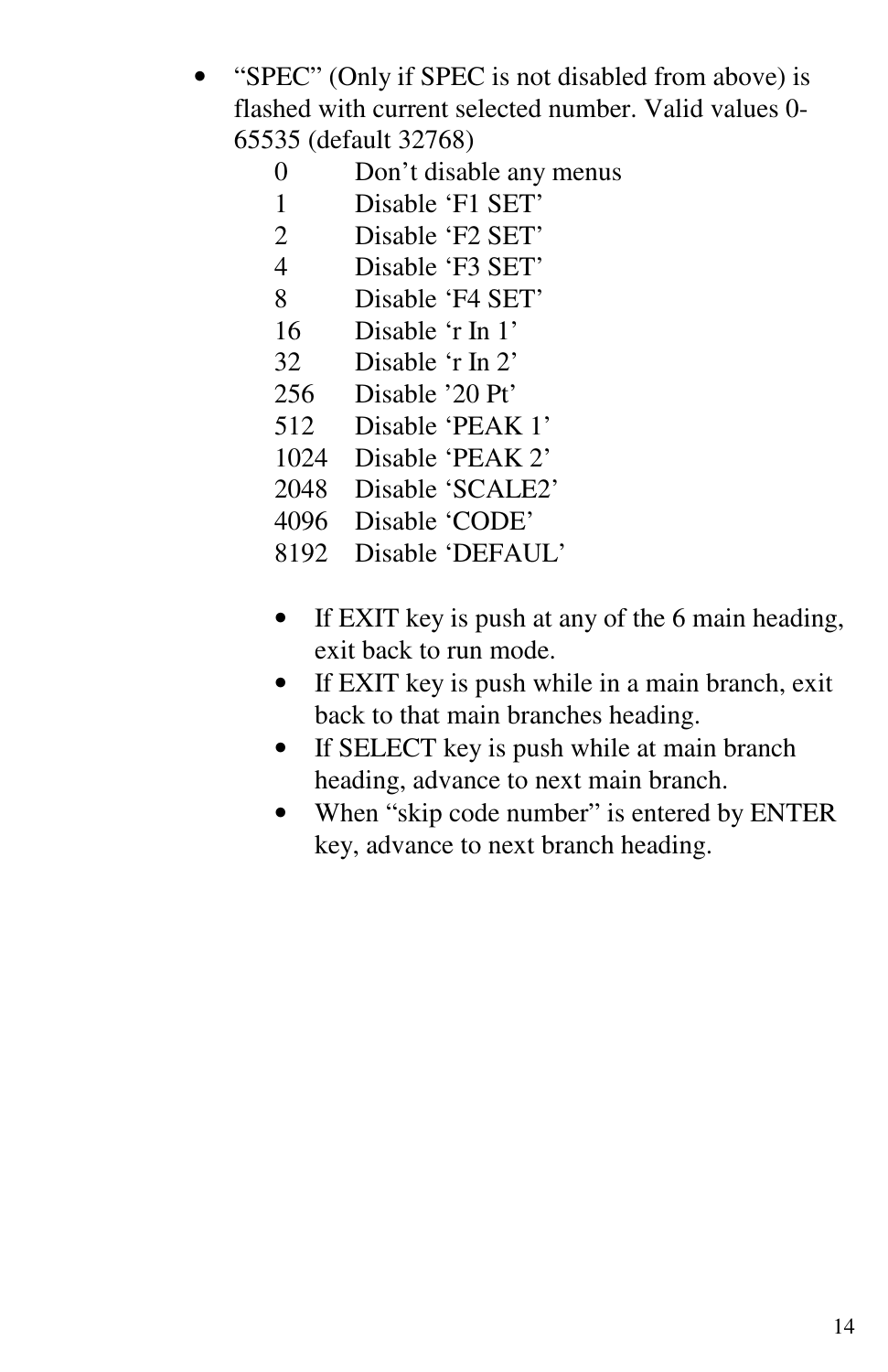D. F1, F2, F3 and F4 keys

The RUN mode keys (F1-F4) functions are selected in the SETUP mode under the Main program branch heading SPEC. The functions are described under the SPECIALS FEATURES PROGRAMMING BRANCH section of the manual (See pg. 26). The following are the available selections.

- "ALARM 1" through "ALARM 4"
- "TARE1", "TARE 2" and "TARE 3"
- "RESET"
- "CHAN 1, 2 or 3"
- "PEAK 1"
- "PEAK 2"
- "SCALE 2"
- "NET"
- "SHUNT" (display/calibration)

# **SECTION 3.4: PROGRAMMING TIPS**

SELECT Key This represents **SELECT** key on flow charts  $\overline{\phantom{a}}$ 

ENTER Key This represents **ENTER** key on flow charts

Numeric values are entered by;

- Entering a number in flashing digit with the "UP" and "DOWN" keys.
- Advance to the next digit using **SELECT** key. Enter value and advance using **ENTER** key.

**ENTER** key sets number into memory and advances to next program.

**EXIT** key :

- 1. From MAIN BRANCH heading, takes you back to run mode
- 2. From PROGRAM BRANCH, takes you back to MAIN BRANCH heading you are in.

TIMED OUT EXITS:

1. If no key is pushed within 20 seconds while at CODE or main branch heading, meter will automatically exit back to run mode.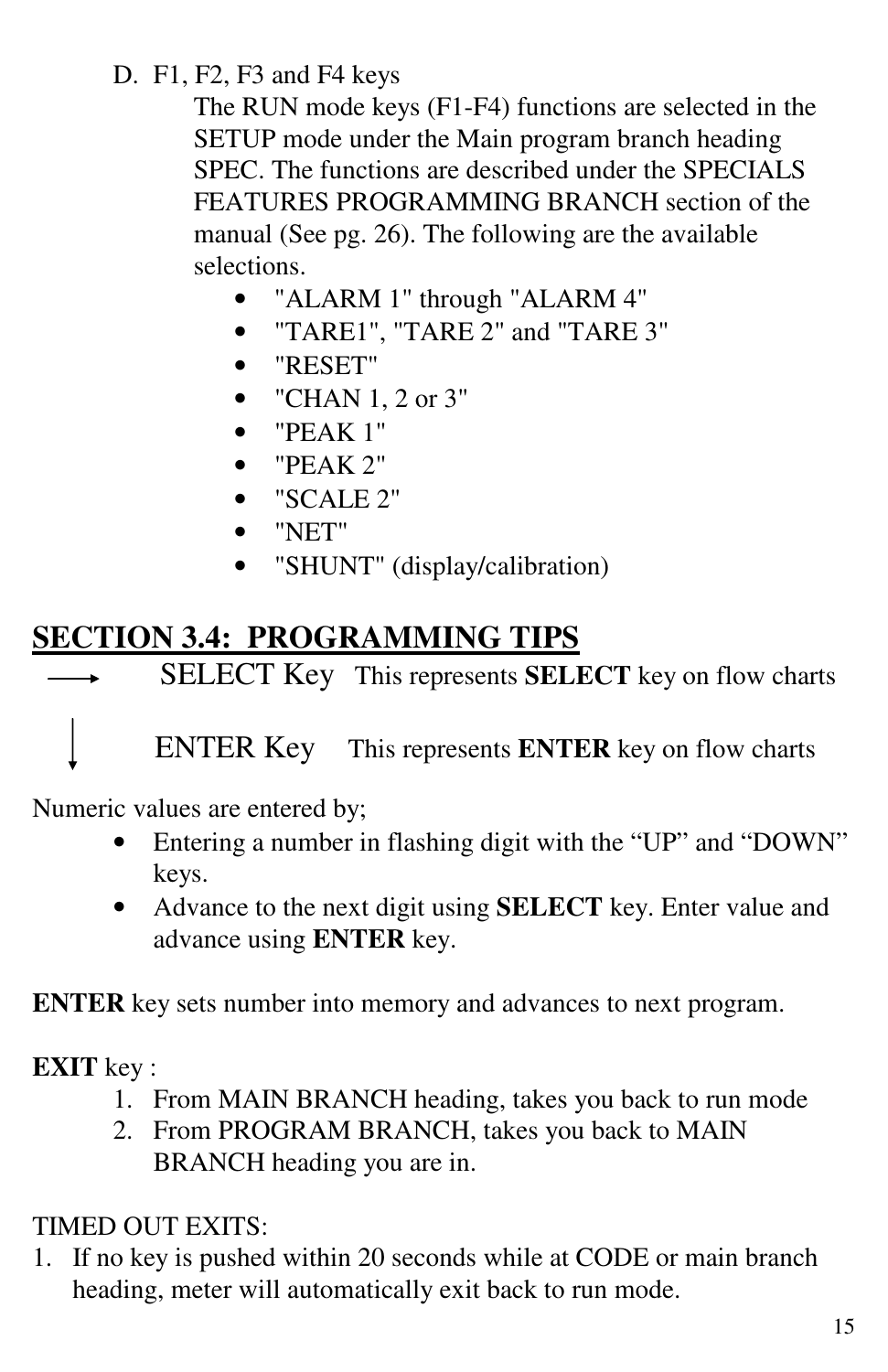2. If no key is pushed within 2 minutes while in any other program branch, meter will automatically exit back to run mode.

## **SECTION 3.5: ENTER SETUP**

- Press and hold **SETUP** key for 4 seconds. Meter will display "SEL CH" at first then will enter into the Setup mode. The meter will display "CODE" or "CHAN".
	- "CODE" is flashed with 00 if a lockout code has been set under the Main program branch heading SPEC, CODE menu.
	- The preset code  $(1-50)$  must be entered at this time. If wrong code is entered or if NO code is entered within 20 seconds, meter will return to RUN mode.
	- Upon correct lockout code entry, meter enters the SETUP mode. The status LED between Valley and NET will light indicating the meter is in the Programming/Setup mode.
	- The unmarked yellow LED just above the Down/F3 key will light, indicating you are in the SETUP mode.
	- If NO lockout code, "SETUP" flashed, then "CHAN" displayed, indicating you have entered the SETUP mode. If NO key is pressed within 20 seconds, meter will return to RUN mode.

# **SECTION 3.6: MAIN PROGRAMMING BRANCHES**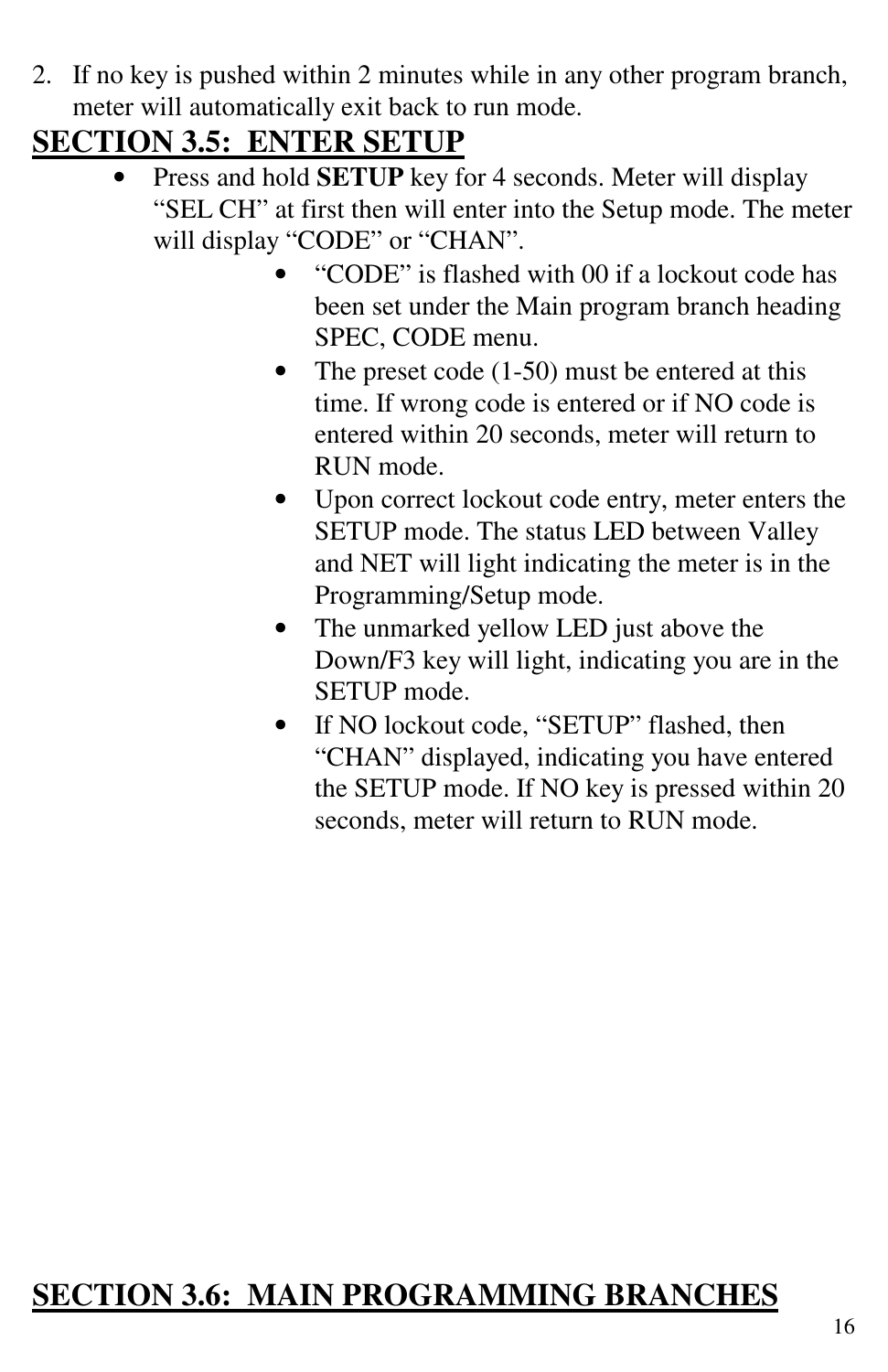

## **SECTION 3.6 (cont.)**

"CODE" is displayed if a lock out code has been programmed.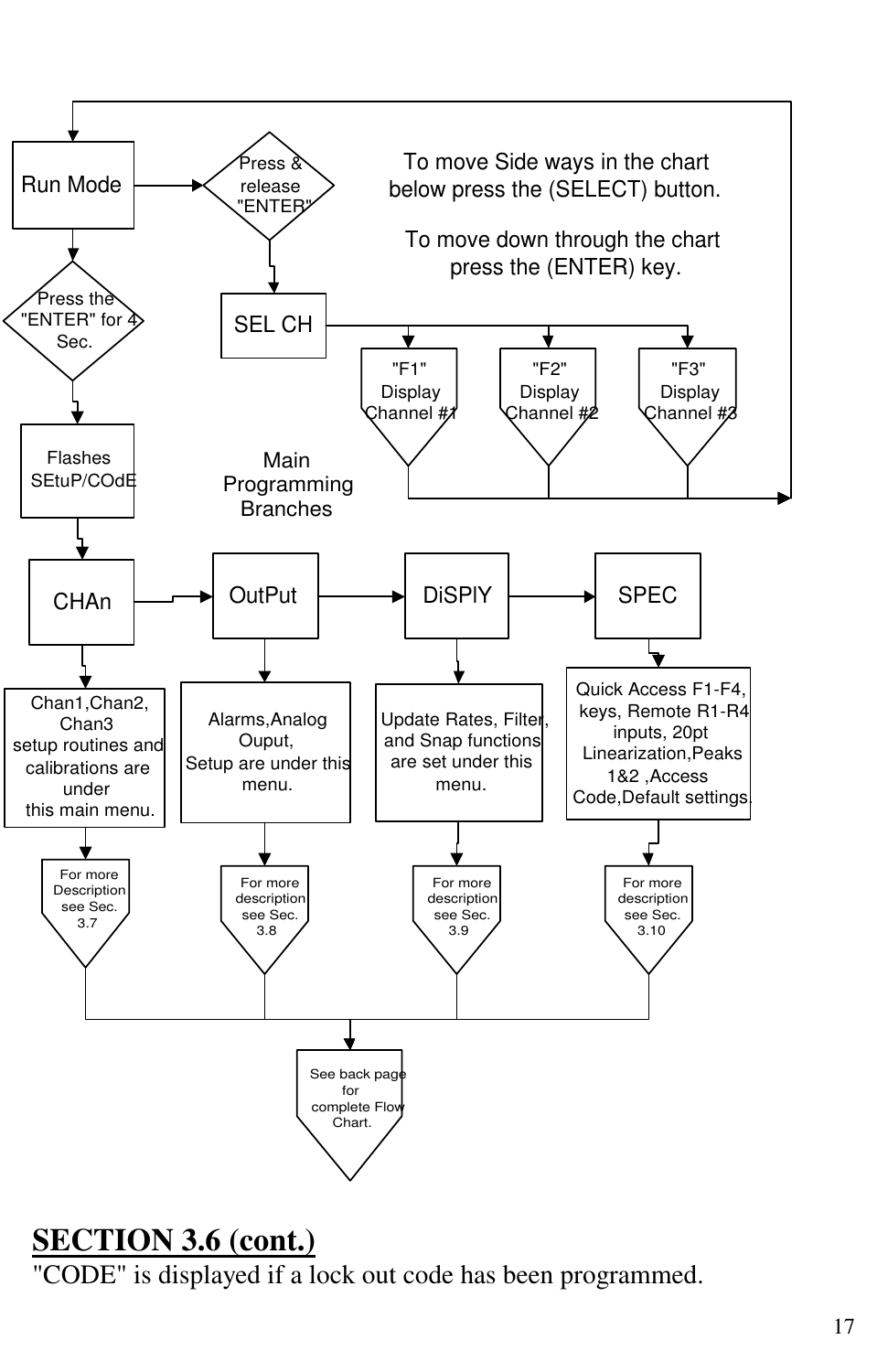- If "CODE", then enter your Lockout Code number (1-50)
- If NO "CODE" then "CHAN" is displayed

Use **SELECT** key to choose which branch you wish to enter. Then press **ENTER** key to select that branch to program. Selections are: "CHAN", "OUTPUT", "DISPLY", and "SPEC".

# **SECTION 3.7: CHANNEL SETUP PROGRAMMING BRANCH**

Press **SELECT** key to choose which channel you wish to program. Then press **ENTER** key.

> CHAN 1 is input Channel 1 CHAN 2 is input Channel 2 CHAN 3 is the math Channel

There are 3 separate channel setups. Two for the analog input channel (Channel 1 and Channel 2) and one for the math channel (Channel 3)

- 1. Channel 1 and Channel 2 Scaling and Offsetting methods, to display in engineering units
	- There are 3 methods to perform the setup of Channel 1.
	- There are 2 methods to perform the setup of Channel 2. At the beginning of each of the calibration methods there is a display that shows the raw unscaled input signal. This allows the user to verify the incoming signal is present and what value it is.
	- a. Method 1 (U CAL)
		- 1. Raw input is displayed. For exact calibration purposes you can input the low and high inputs and record their value for entry in the low and high input values below. Push **ENTER** key to advance.
		- 2. "DEC PT" selects decimal point. Push **SELECT** key for displaying decimal point selections and **ENTER** key to confirm choice.
		- 3. "IN LO" enter in low input value
		- 4. "DSP LO" (display low) enter in display value corresponding to low input value.
		- 5. "IN HI" enter in high input value.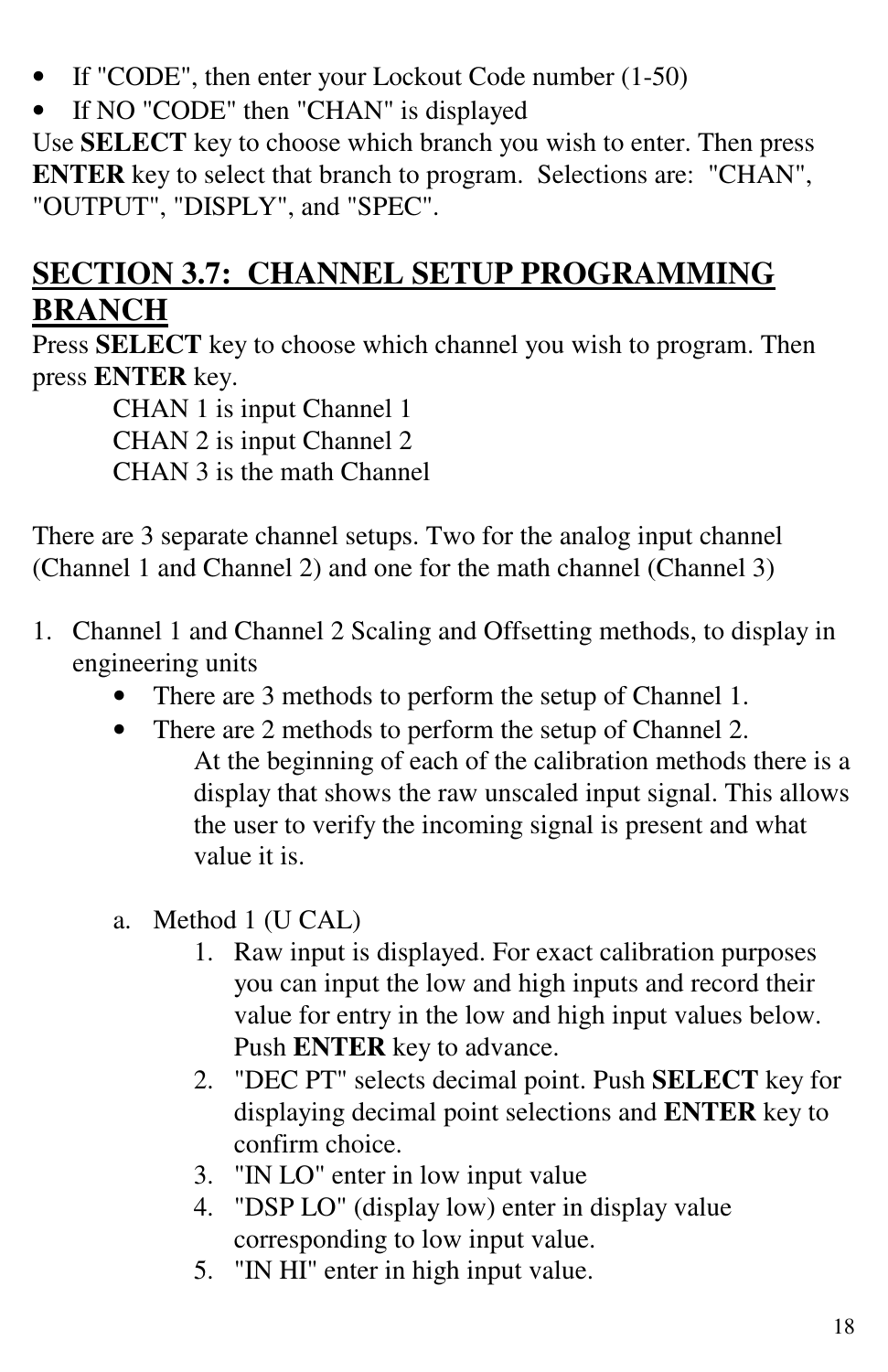- 6. "DSP HI" (display high) enter in display value corresponding to high input value.
- b. Method 2 (LD CAL)

**NOTE:** Input Signal must be applied to the unit for low and high display values. The meter compares the input signal to the display value entered and scales the meter based on the two inputs.

- 1. Raw input is displayed. This can be used to make sure the correct input is being applied and/or that the meter is properly measuring it. Push enter to advance.
- 2. "DEC PT" selects decimal point. Push **SELECT** key for displaying decimal point selections and **ENTER** key to confirm choice.
- 3. "DSP LO" (display low).

## **Either select "YES" or "NO" here.**

"YES" allows you to apply corresponding low input signal to input and enter in corresponding low display value. Push **ENTER** key to make displayed value equal input. If "NO" is selected it skips over this program and leaves values to what they were.

4. "DSP HI" (display high).

Either select "YES" or "NO"

If "YES" is selected, this allows you to apply corresponding high input signal to input and enter in corresponding high display value. Push **ENTER** key to make displayed value equal input. If "NO" is selected it skips over this program and leaves values to what they were.

- 5. "ENABLE" (Enable). This enables the above calibration setup by the inputs. This allows for the low value and high values to be set at different times and then enabled when both are complete.
	- "NO" leaves calibration unchanged
	- "YES" enables this calibration and overrides any previous calibration by the USER or SHUNT type calibration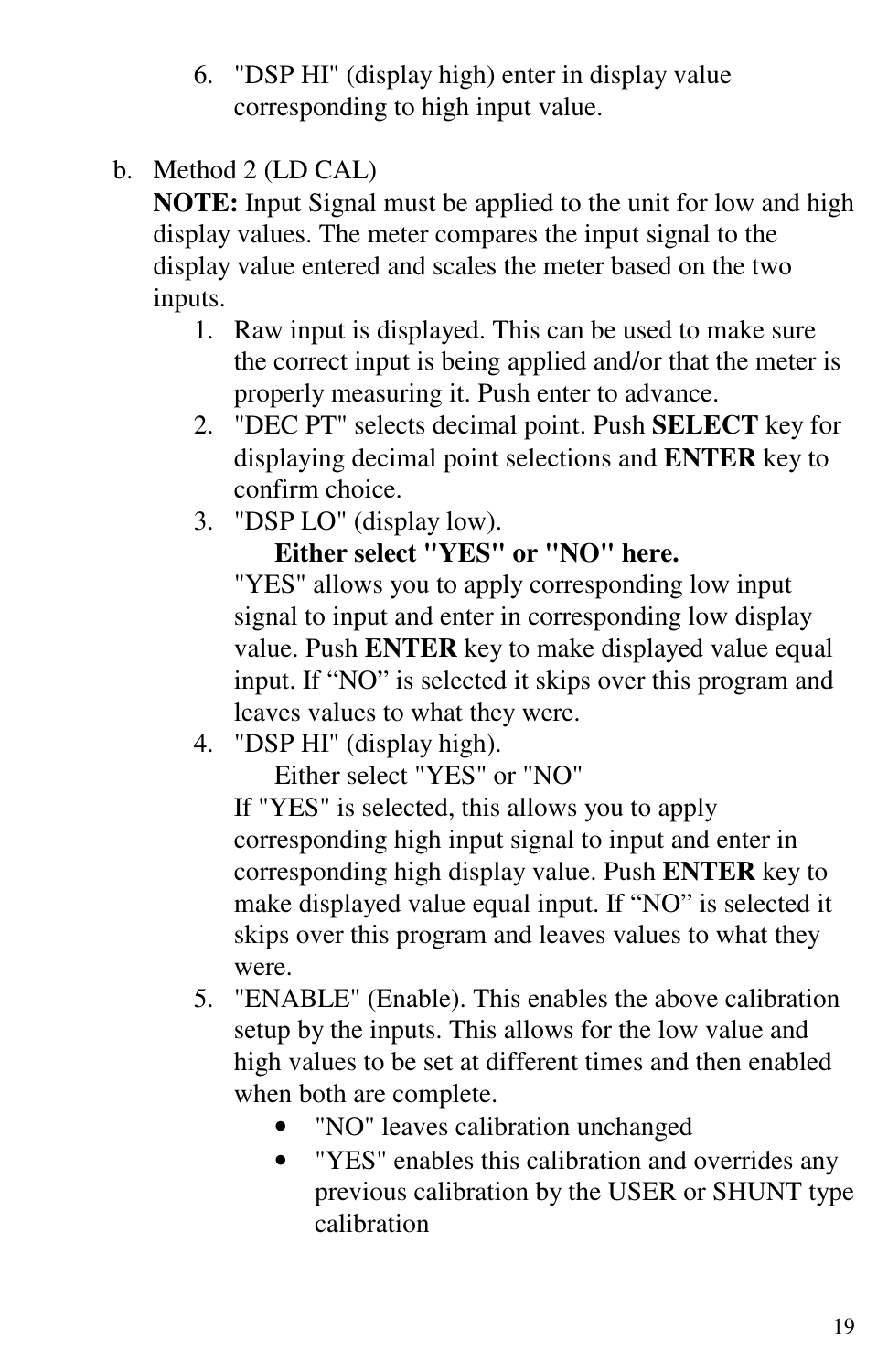## c. Channel 1 only has a third method of setup

"SHUNT" cal method (Also known as R-CAL):

- 1. Raw input is displayed. This can be used to make sure the correct input is being applied and/or that the meter is properly measuring it. Push **ENTER** to advance.
- 2. "DEC PT" selects decimal point. Push **SELECT** key for displaying decimal point selections and **ENTER** key to confirm choice.
- 3. "DSP LO" (display low). Enter in display value corresponding to low input value.
- 4. "DSP Hi" (display high). enter in display value corresponding to shunt calibration resistor.
- 5. At this time the unit stores the values and waits for a Function key (F1-F4) programmed for shunt calibration to start the following calibration.
	- a. DPM measures input  $&$  sets display low equal to input.
	- b. Shunt cal relay is closed automatically.
	- c. 5 sec later DPM measures input & sets display high equal to shunt cal input.
	- d. Shunt relay opened.
	- e. Return to the RUN MODE.
- 2. Channel 3 (Math channel)
	- a. "TYPE" Select for Channel 3 to be one of following:
		- "CHAN 1" Channel 1's raw input count • "CHAN 2" Channel 2's raw input count • "Add" Sum of Channel  $1 + 2$ • "Sub" Difference of Channel  $1 - 2$ • "Div" Result of Channel  $1 \div 2$ • "Mul" Multiply of CH1 x CH2 • "P1-P2"  $Peak1 - Peak2$
	- b. Raw input is displayed. For exact calibration purposes you can input the low and high inputs and record their value for entry in the low and high input values below. **NOTE**: The low and high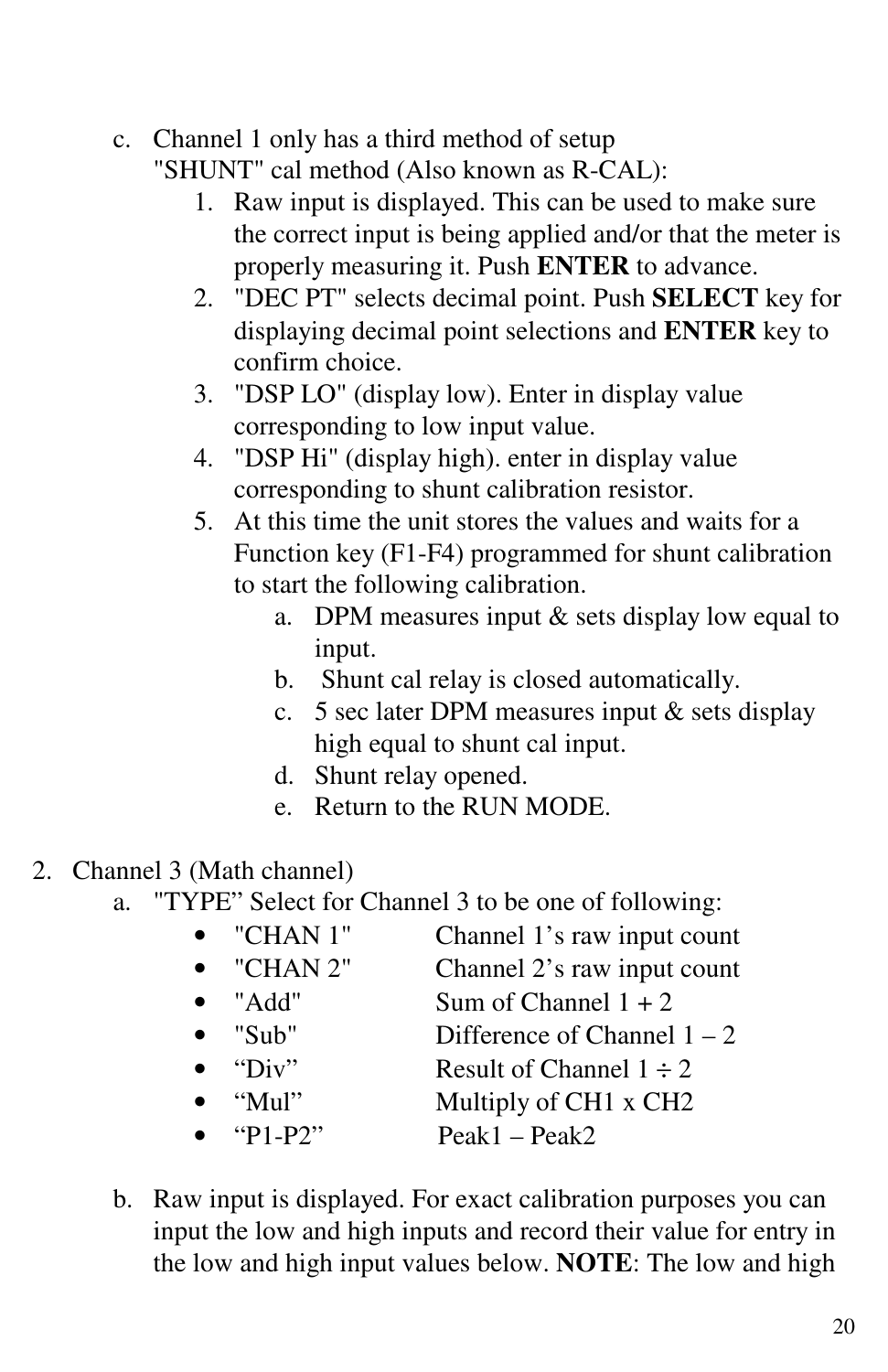values are the result of the above selected math formulas. Push **ENTER** key to advance.

- c. "DEC PT" selects decimal point. Push **SELECT** key for displaying decimal point selections and **ENTER** key to enter choice.
- d. "In LO", enter in low input value
- e. "DSP LO", (display low) enter in display value corresponding to low input value.
- f. "In HI", enter in high input value.
- g. "DSP HI", (display high) enter in display value corresponding to high input value.
- h. " OFFSE" Enter an offsetting factor from –9999 to 9999, which is applied after the above scaling.

# **SECTION 3.8: OUTPUT SETUP PROGRAMMING BRANCH**

Push **SELECT** key to choose which output you wish to program. Then press **ENTER** key.

"AL AR" is the 4 alarm output setups; "ANALOG" is analog output setup

## 1. ALARMS

This setup menu programs the 4 alarms.

NOTE: Relays 1 through 3 are optional FORM "C" relays and located on the option/top board.

Relay 4 is standard FORM "A" relay and located on the main/bottom board.

- a. "AL AR" selects which alarm is to be programmed. Use **SELECT** key to view choices of alarms 1 through 4. Use the **ENTER** key to enter choice.
	- Note: 1. Each alarm is treated completely independent thus allowing all 4 to be programmed with same channel or different channels controlling one alarm.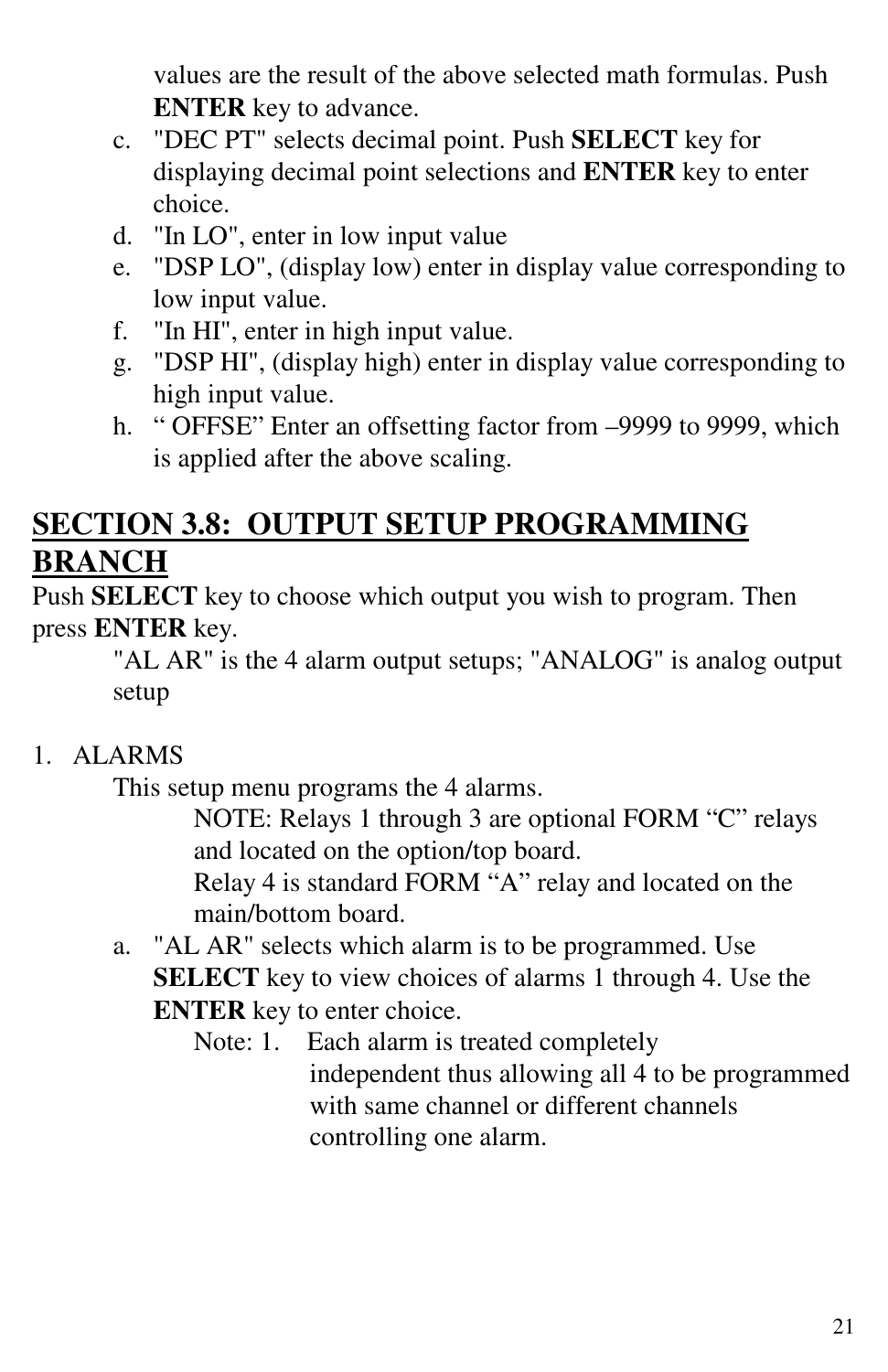- 2. Alarm one is different from one standpoint. It has the additional selection of "SAFE"(fail safe) selection. The selection "SAFE" here controls relays 1 through 3 for the fail-safe operation.
- b. "CHANEL" selects which channel alarm is being assigned to. Use **SELECT** key to view choice of channels. Use **ENTER** key to enter choice.
- c. "RELAY" selects which relay (1 through 4) is being programmed. Use **SELECT** key to view choices of outputs. Use the **ENTER** key to enter choice.

NOTE: Relays 1 through 3 are optional and located on the option/top board. Relay 4 is standard and located on the main/bottom board.

- d. "TYPE" selects what type of alarm. Use **SELECT** key to view following choices. Use the **ENTER** key to enter choice.
	- 1. "ALAR HI" (alarm high) selects alarm to trigger when input goes over programmed set point.
	- 2. "ALAR LO" (alarm low) selects alarm to trigger when input goes under programmed set point.
- e. "SET PT" (set point) enter number at which alarm will occur.
	- Set point can also be programmed from the RUN mode when an **F** key is assigned to display alarm. If **F** key is held for 4 seconds, the display will start flashing the right hand digit signifying the new set point can be entered.

Note: The corresponding front panel alarm LED is on when in alarm. Note: Alarm set point can only be changed enabled on the alarm setup menu, otherwise you can only view the set point.

- f. "HYST" (hysteresis / deadband) enter number. This number is added to a low limit or subtracted from a high limit before an alarm condition is cancel. It is typically used to prevent alarm chatter.
- g. "LATCH" selects alarm to latching or non-latching (follows input). If LATCHING is selected, alarm will remain on till manually reset. Use **SELECT** key to view "YES" for latching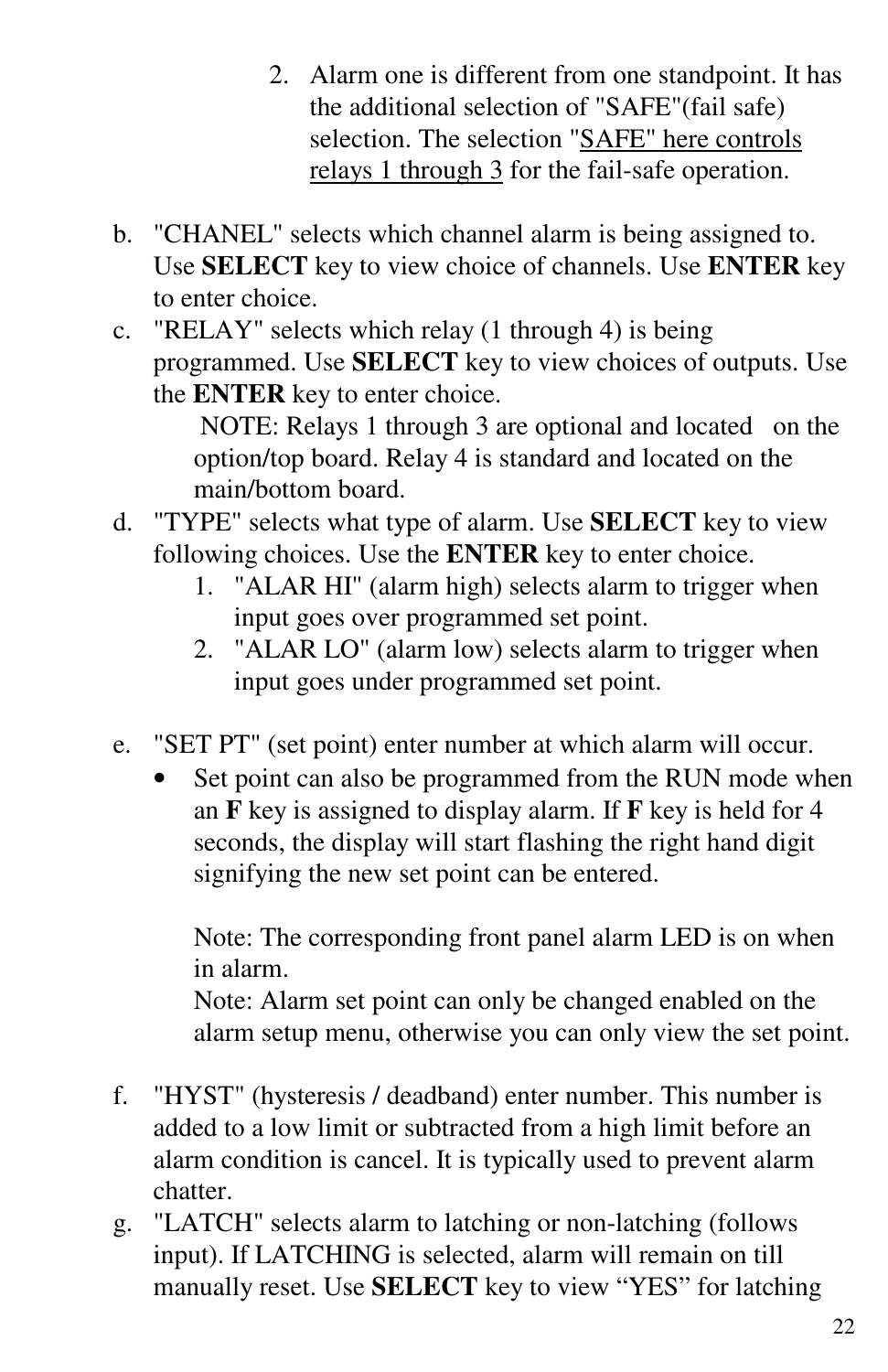and "NO" for non-latching. Use the **ENTER** key to enter choice. Note: "**RESET**" function programmable for front panel key or remote input, is used to reset the latched alarm.

- h. "SAFE" ("ALARM 1" ONLY) selects alarms 1 through 3 to be in a safe mode (de-energizes on alarm) or standard (energizes on alarm). Use **SELECT** key to view "YES" for safe and "NO" for standard. Use the **ENTER** key to enter choice. Note: This is used to determine what the alarms do when loss of power occurs to meter. With "SAFE" selected alarm will turn on when power fails.
- i. "FLASH" selects alarm to flash display when in alarm. Use **SELECT** key to view "YES" for flash display and "NO" don't flash display. Use the **ENTER** key to enter choice.
- j. "ENABLE" selects if set point is changeable in the run mode, or just viewing a load.

#### 2. ANALOG OUTPUT

This setup menu programs the analog output/retransmission.

- a. "SOURCE" selects what the analog output will be based upon. Use **SELECT** key to view choices. Use **ENTER** key to enter choice. After choice is entered then addition choices are entered.
	- 1. Selections are:

| "CHAN 1"                 | Channel 1              |
|--------------------------|------------------------|
| "GROSS"<br>a)            | gross value (default)  |
| b) "NET"                 | net value              |
| "PEAK 1"<br>$\mathbf{c}$ | peak 1 value           |
| "CHAN 2"                 | Channel 2              |
| a) "GROSS"               | gross value            |
| b) "NET"                 | net value              |
| c) "PEAK $1$ "           | peak 1 value           |
| "CHAN 3"                 | Channel 3              |
| a) "GROSS"               | gross value            |
| b) "NET"                 | net value              |
| "PEAK 1"<br>C)           | peak 1 value           |
| "DISPLY"                 | What ever is currently |
|                          | selected               |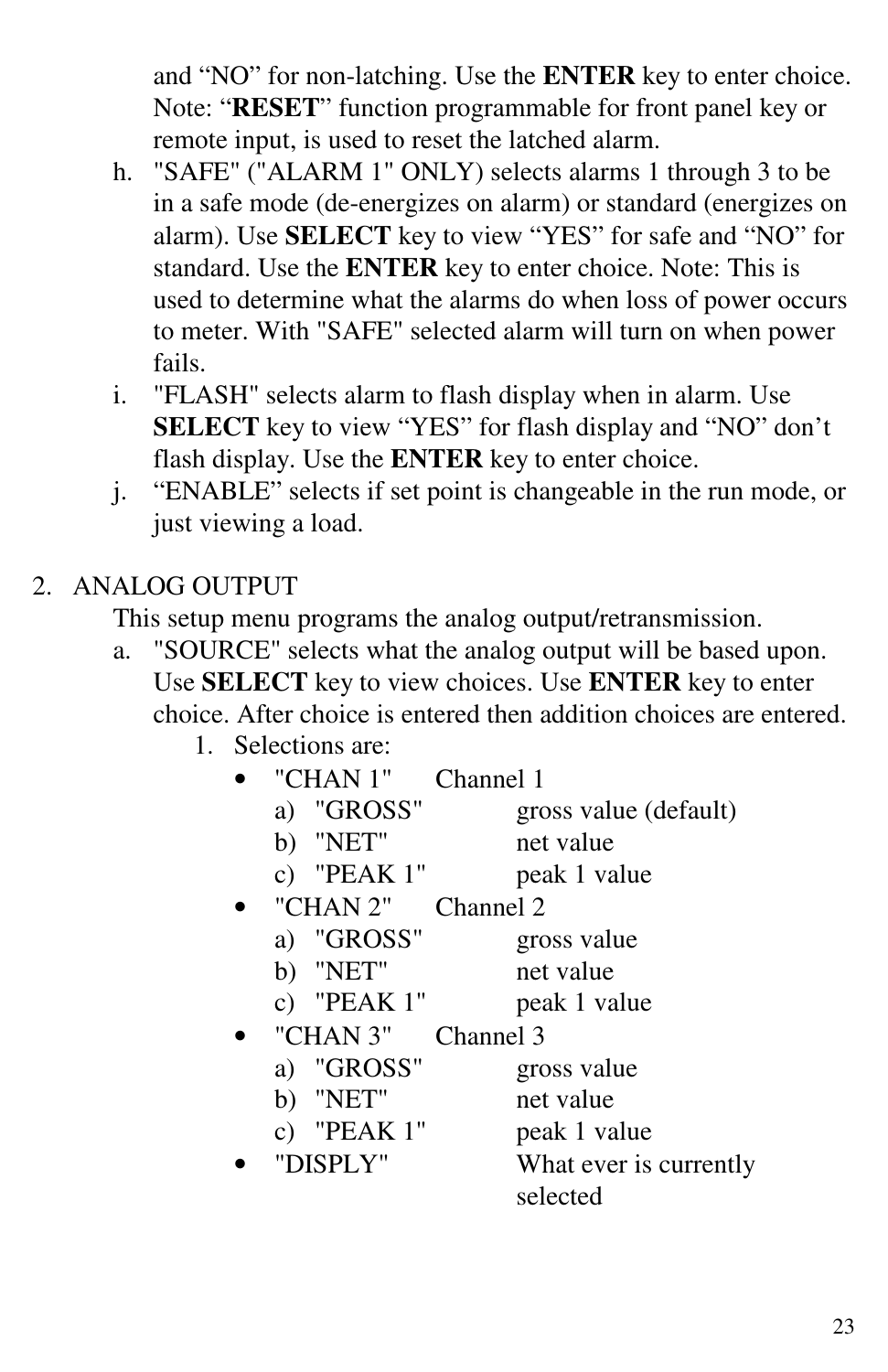b. "OUT" selects what the analog output will be

| $\bullet$ | "4-20"           | $4-20mA$         |
|-----------|------------------|------------------|
|           | $\bullet$ "0-10" | $0-10$ VDC       |
|           | $\bullet$ "0-20" | $0-20mA$         |
|           | $\bullet$ "0-5"  | $0-5$ VDC        |
| $\bullet$ | $" - 5 + 5"$     | $-5$ to $+5$ VDC |

- c. "DSP Lo" enter what the low display value that will represent the low analog output value
- d. "DSP HI" enter what the high display value that will represent the high analog output value

# **SECTION 3.9: DISPLAY SETUP PROGRAMMING BRANCH**

"FILTER"/"SNAP" **- "**FILTER" AND "SNAP" work together to provide a digital filter. The filter is applied to both Channel 1 and Channel 2 inputs. The NO filter setup is

"FILTER"= 1.000, "SNAP"=0.000

The Filter formula is active only when New Reading < Old Reading +/- Snap Value.

New Display Reading = (Old Reading + (Filter (New Reading- Old)))

# **SECTION 3.10: SPECIAL FEATURES PROGRAMMING BRANCH**

Use **SELECT** key to choose which function you wish to program. Then press **ENTER** key.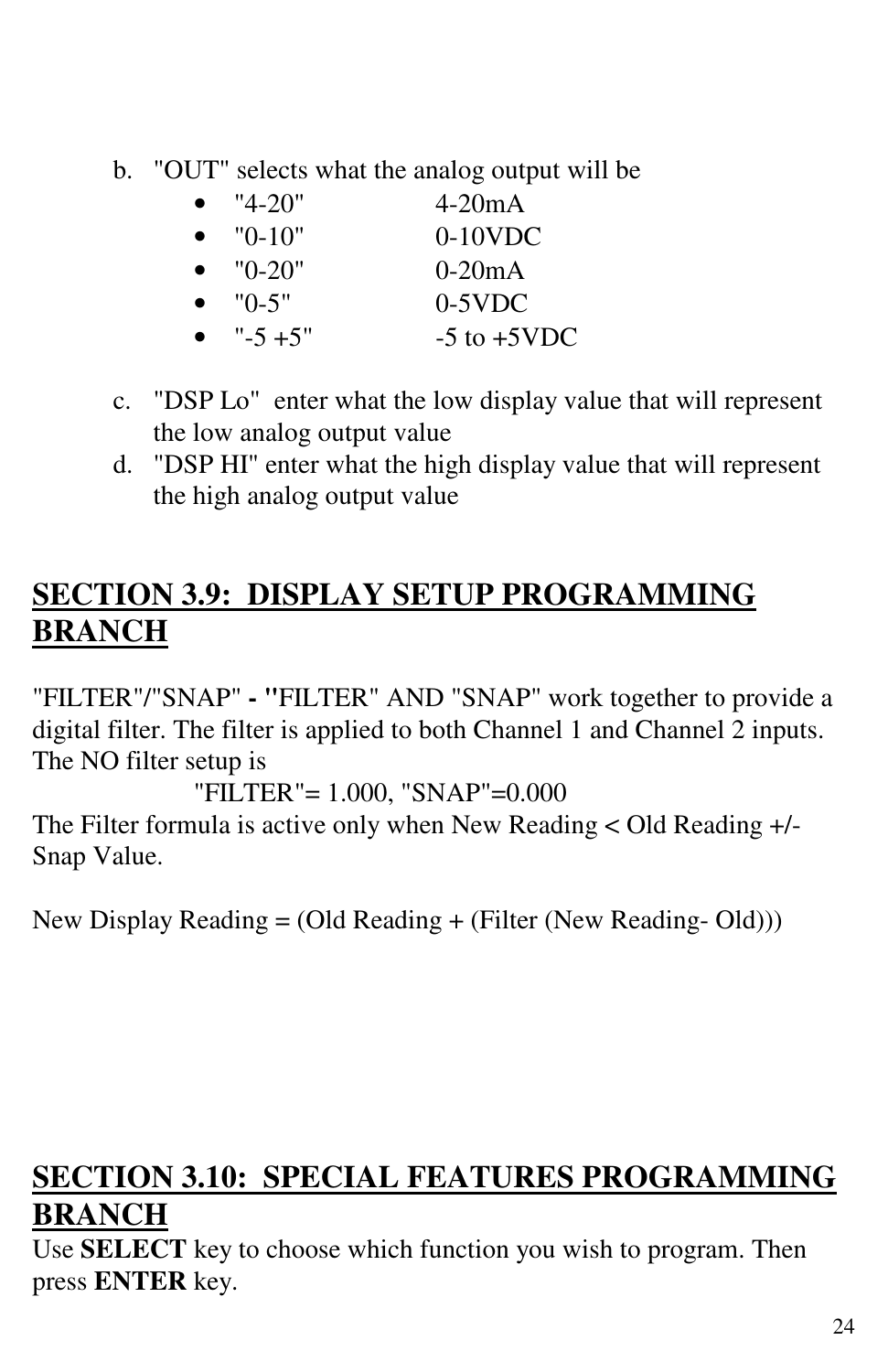- "F1 SET" thru "F4 SET" programs the RUN mode function of the 4 **F** keys
- "r in 1" thru "r in 2" programs the function of the 2 remote inputs
- "20 Pt" programs the 20 point linearization table and assigns it to one channel
- "PEAK 1" programs the peak or valley function of each channel
- "PEAK 2" programs second the peak or valley function of each channel
- "SCALE2" programs the second scaling parameters of each channel
- "CODE" programs the lockout code for authorized entry into SETUP
- "DEFAUL" sets meter setup back to default setup
- 1. "F1 SET", "F2 SET", "F3 SET" and "F4 SET" RUN MODE function key setup

This programs the function of the 4 front panel **F** keys.

- A. "ALAR 1" thru "ALAR 4" assigns alarm function to F keys
	- Pushing F key displays current alarm set point
	- Pushing F key for 4 seconds allows point value to be changed.

Current set point is displayed with the right most digit flashing. The set point can now be changed with the **UP** and **DOWN** keys. Select digit to be changed with **SELECT** key. Press **ENTER** key to enter new value into memory and return to RUN mode

- B. "TARE 1", "TARE 2" and "TARE 3" assigns **F** key for tare function. 1 for channel 1, 2 is for channel 2 and 3 for math channel 3.
	- Pushing **F** key will zero the Channel for the input present.
	- Pushing **F** key for 4 seconds will reset the tare value to zero.

"CHAN 1" assigns F key to display Channel 1 "CHAN 2" assigns F key to display Channel 2 "CHAN 3" assigns F key to display Channel 3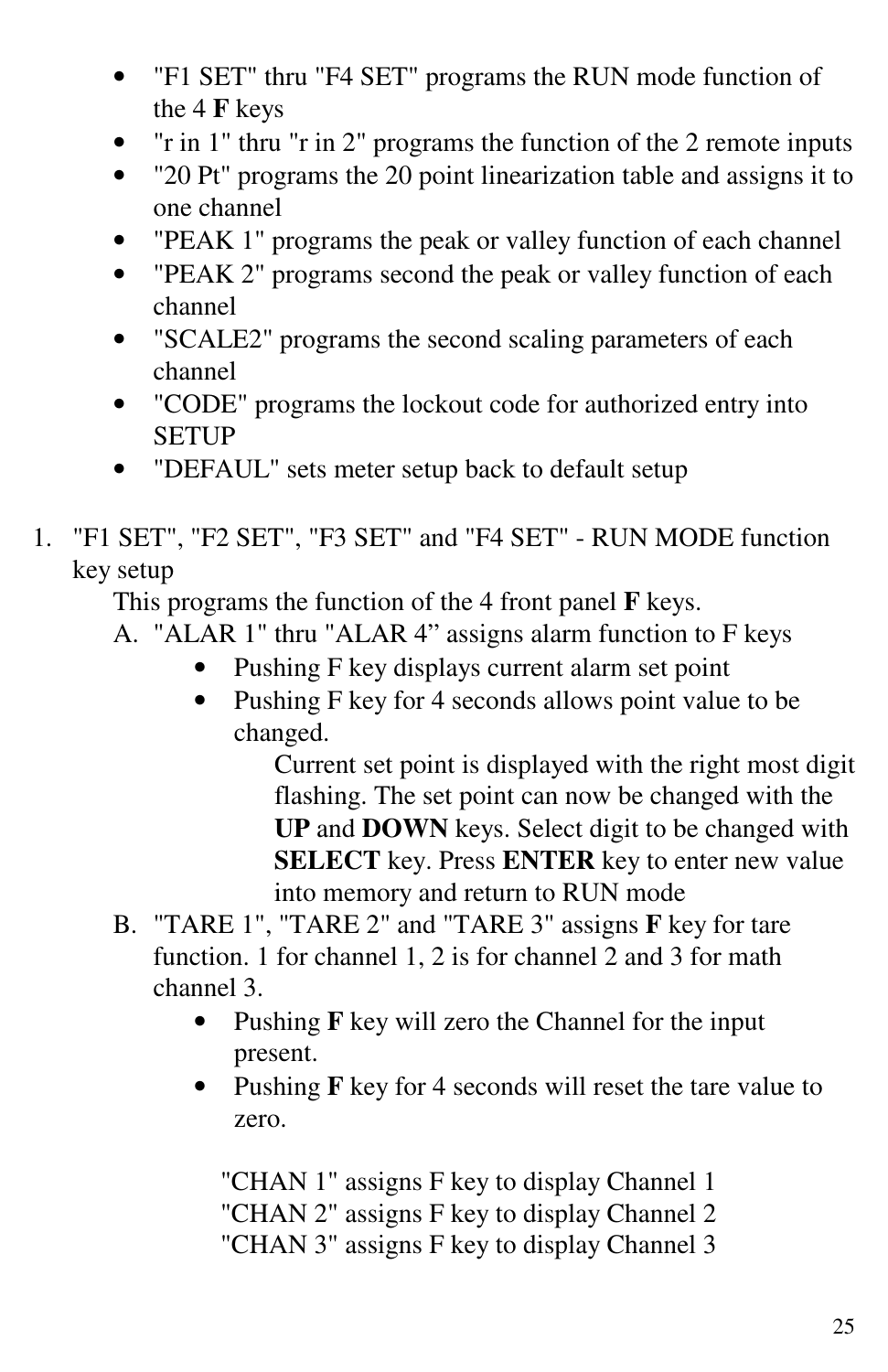- C. "RESET" assigns **F** key for resetting latched outputs
	- Pushing **F** key will reset all relays in an alarm condition.
- D. "SCALE2" assigns  $\bf{F}$  key to initiate  $2<sup>nd</sup>$  scaling to be applied.
	- Pushing  $\mathbf F$  key will switch displayed channel to  $2^{nd}$ scaling.
	- Front panel S2 LED will light to indicate  $2<sup>nd</sup>$  scaling is applied.
	- Push **F** key while S2 is selected will change scaling back to initial scaling
	- If different channel is selected while  $2<sup>nd</sup>$  scaling is selected, it will also use the  $2<sup>nd</sup>$  scale factor applied to it.
- E. "SHUNT" assigns F key to "SHUNT" Cal function.
	- If assigned to display calibration, pressing **F** key for 3 seconds will initiate shunt cal relay to close. This displays calibration value.

Note: input should be unloaded.

- F. "NET" assigns F key to switch displayed channel between gross and net
	- Pushing **F** key will switch displayed channel to display net.
	- Front panel NET LED will light to indicate NET is being displayed.
	- Push **F** key while net is selected will change display back to gross.

If different channel is selected while net is selected, it will also display net.

• If assigned to do a "SHUNT" calibration, pressing **F** key triggers display of CAL with selection of "YES or NO". "NO" aborts and returns to Run mode.

"YES" initiates the shunt calibration procedure.

G. "PEAK 1" and "PEAK 2" assigns programmed peak function to **F** key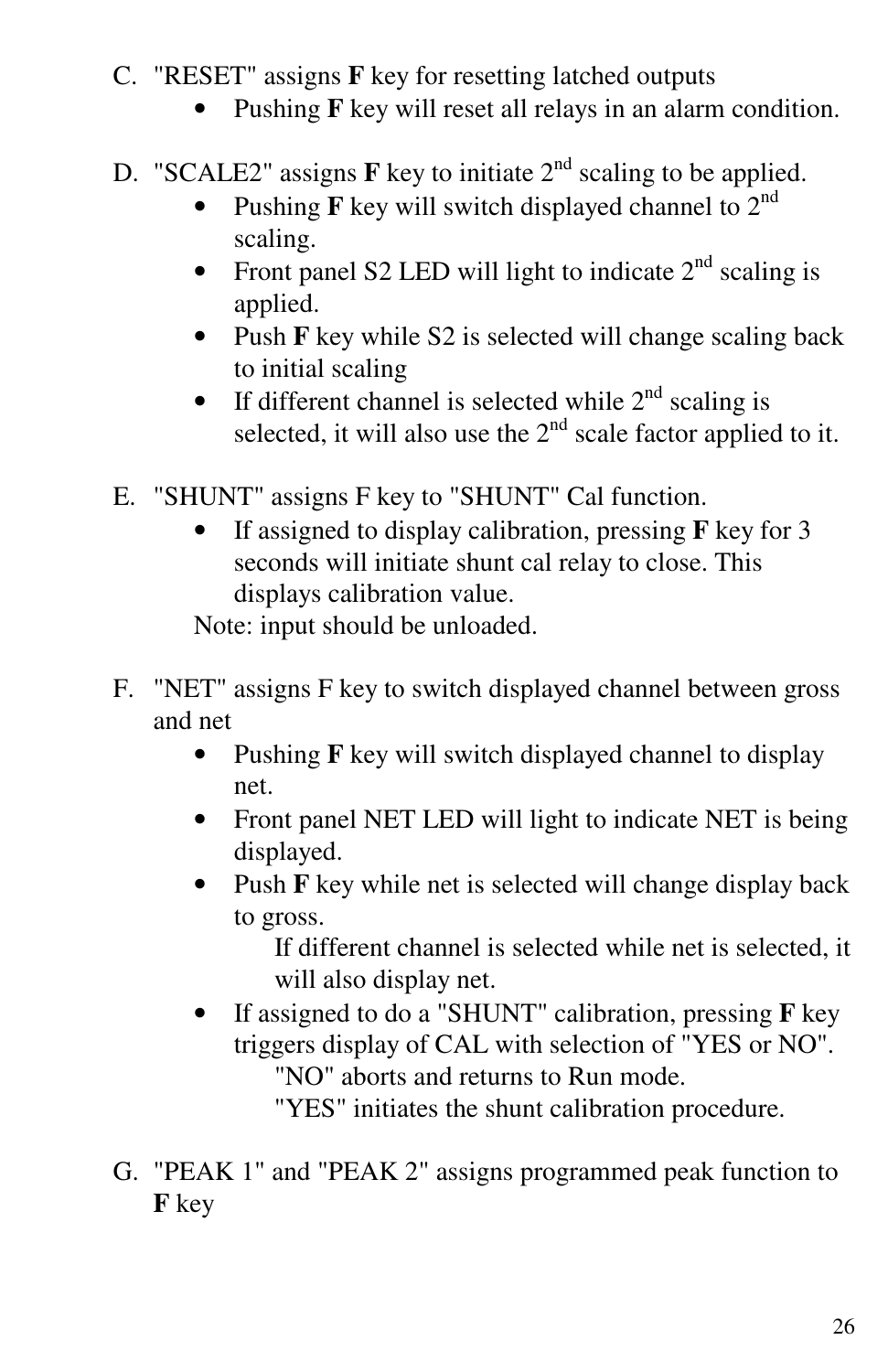- Pushing **F** key will display the assigned peak function. If peak was assigned peak LED on front panel will also light. If Valley then valley LED will light.
- Pushing **F** key for 4 seconds will reset the peak/valley.
- 2. "r in 1", and "r in 2" remote inputs. RUN mode remote/external input setup

The 2 Remote input functions are selected under the Main program branch heading "SPEC". A TTL level applied to the input enables the following.

- ! "RESET" **-** Resets latched relays
- ! "TARE" **-** Zeros display for channel being displayed.
- ! "HOLD" Freezes display and suspends measurements

! "SCALE2" **-** Selects second scaling to be applied to channel being displayed. S2 light on front panel is lit.

- ! "LOCK" **-** Locks out access to the SETUP programs
- ! "PEAK 1**" -** Display PEAK 1
- ! "PEAK 2" **-** Display PEAK 2
- ! "ALARM" Disables alarms. Meter functions normally but no alarms are activated when they go beyond their preset limits.
- ! "DEC PT" **-** Selects the decimal point programmed
- ! "CHAN" **-** Selects the channel programmed
- ! "PRESET" **-** Resets both peak and valleys.
- ! "NET/GROSS" **-** Displays Gross value of channel
- ! "PRINT" Initiates a print of the current display through the RS-232C serial port. (T option required for this function.)

## 3. 20 point linearization

Allows the user to program and assign a 19-segment linearization program to one channel.

"On"/"OFF" - On enables the linearization table, off disable the linearization table

- "CHAN 1"
- "CHAN 2  $\uparrow$  Assigns the linearization to a channel
- "CHAN 3"
- "SEGS" **-** Total number of segments (1-19)
- "In 1" through "In 19" **-** Enter the 19 input values
- "OUT 1" through "OUT 19" **-** Enter the 19 output values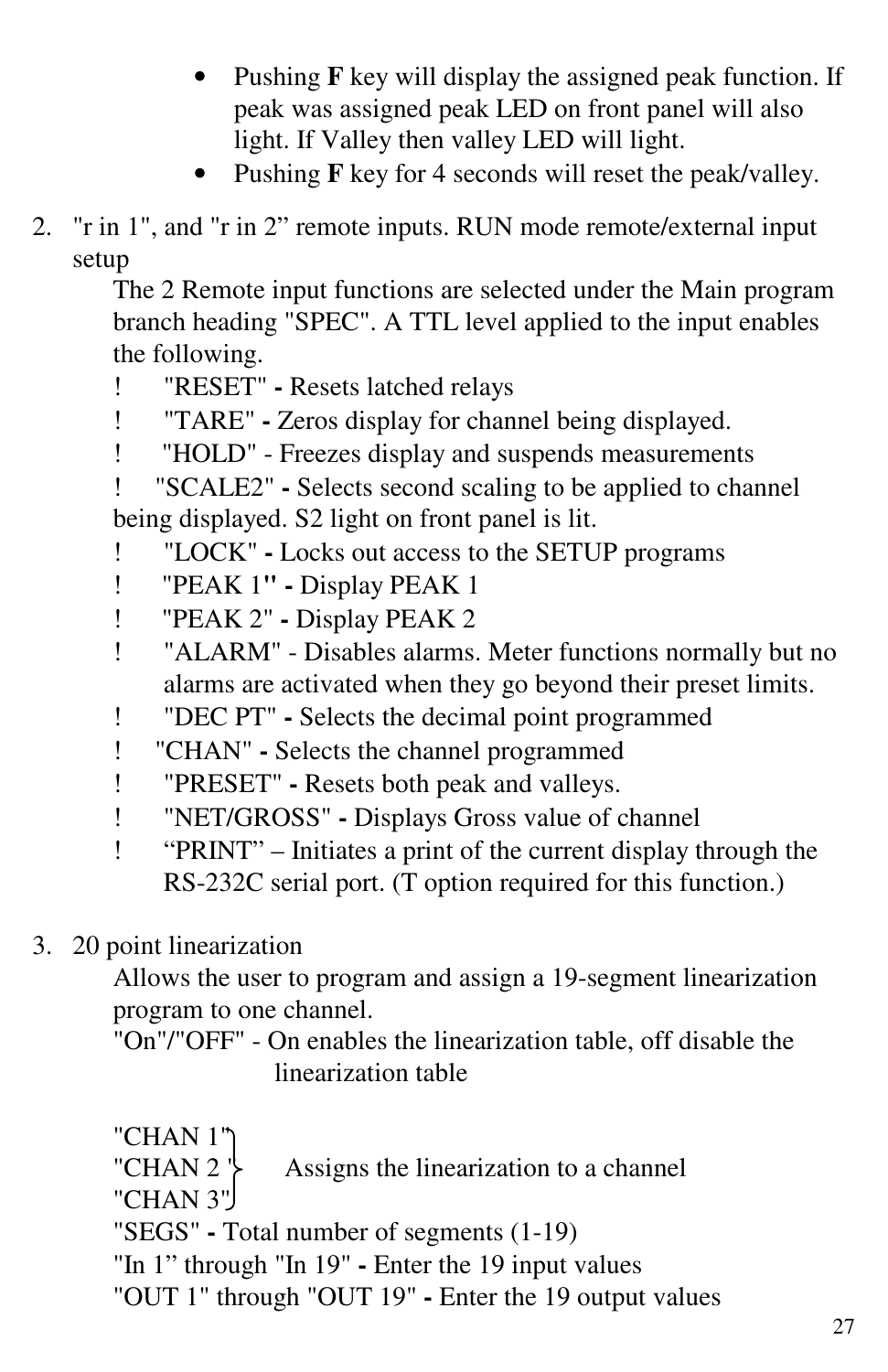#### 4. "PEAK 1" and "PEAK 2" setup

Programs the functions of the 2 peak capture inputs. Each peak can be individually programmed.

"TYPE" Select if peak to be highest or lowest valley

- "HI" High/Peak selection
- "Lo" Low/Valley selection

"CHAN 1", "CHAN 2,"CHAN 3" Select channel to do peak on

#### 5. "SCALE 2" setup

Programs the setup and assignment of the second scale factor. This would typically be used to switch the display between English and Metric engineering units. The selection of scale 2 can be activated from a Front Panel Key (F1 - F4) or a remote input. They must be programmed to perform the switch to scale 2 under the "SPEC" branch programming.

"CHAN 1", "CHAN 2" Select which channel the second scale factor is being setup for. Both Channel 1 and Channel 2 can be setup for an individual second scale factor.

"DEC PT" selects decimal point. Push **SELECT** key for displaying decimal point selections and **ENTER** key to confirm choice.

"IN Lo" enter in low input value

"DSP Lo" (display low) enter in display value corresponding to low input value.

"IN HI" enter in high input value.

"DSP HI" (display high) enter in display value corresponding to high input value.

#### 6. LOCK OUT CODE SETUP

This enables the program of a lockout code (0 to 50) to limit the entry into the setup mode. Once a code is entered here, it must be enter upon trying to enter the setup mode when the meter prompts for "CODE". Setting the code to 00 disable the lockout code function.

"CODE" is flashed with the lock out code currently programmed. Enter in a new code or exit the program (**EXIT** key).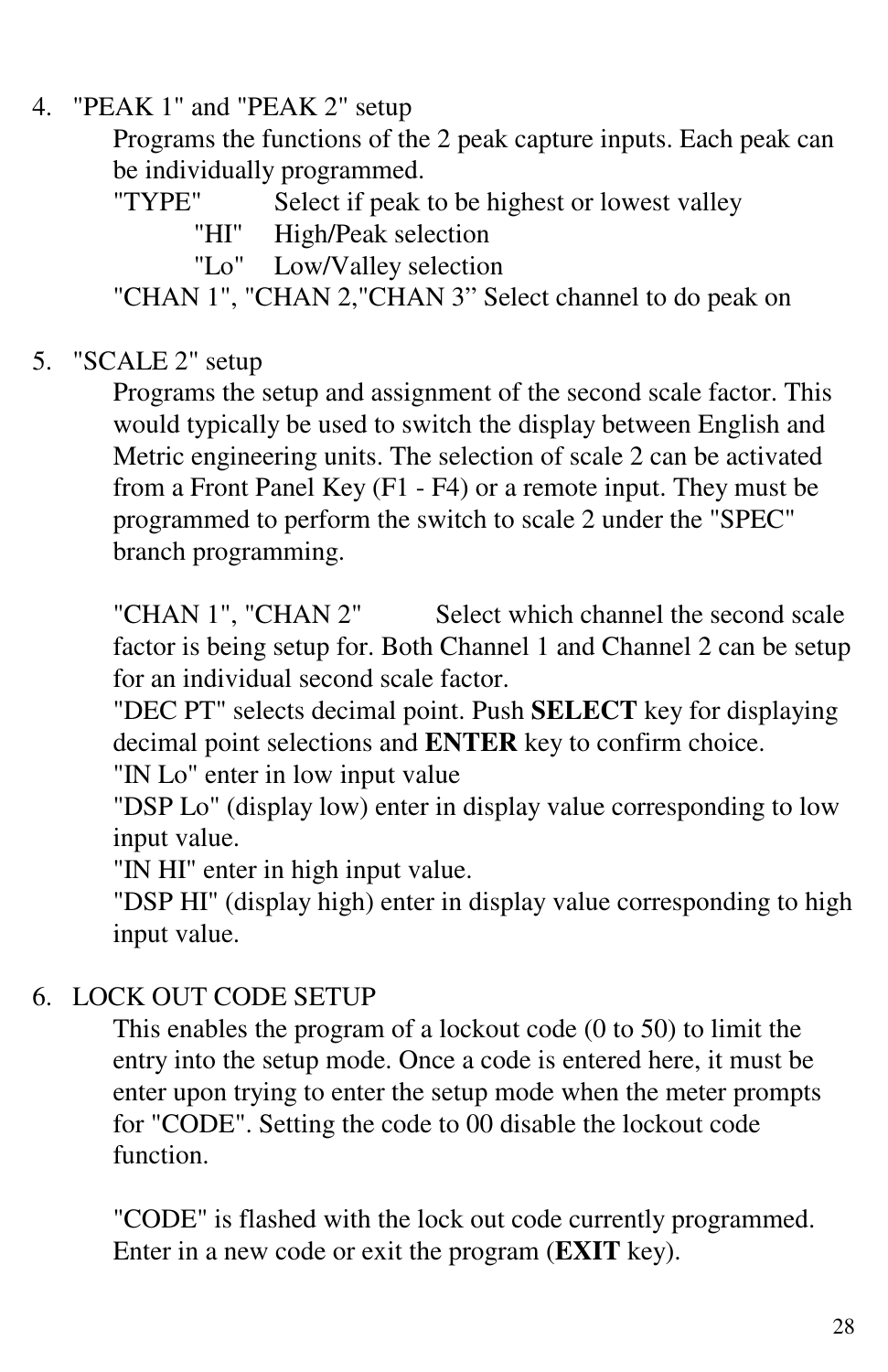#### 7. DEFAULT program

This program is used for any of the following:

- Reset the meter back to the factory defaults.
- Set the user defined defaults into memory
- Reset the meter to the user defined defaults

"DEFAUL" default program prompt

"YES"/"NO" "NO" to exit this menu

"YES" if one of the 3 defaults is to be done. Continue to next step

#### "USER"/"FAC"

- "FAC" (factory) allows the reset of the meter back to factory defaults. When the prompt
	- a) "FACTORY" is displayed, the **SELECT** key must be pushed and held **(10 seconds)** until the prompt "DONE" and returns to "SPEC" branch. If any other key is push it will abort the default operation and return to "SPEC" branch.
- "USR" (User) allows the setup of custom defaults or default to the custom defaults
	- b) "STORE" allows the custom defaults to be set. This will set the defaults to the setup of the meter it is currently programmed.
		- "SET DF" When this is displayed the **SELECT** key must be pushed and held until the "DONE" prompt. Meter then returns to "SPEC" branch heading.
		- "GET DF" When this is displayed the **SELECT** key must be pushed and held until the "DONE" prompt. This takes approximately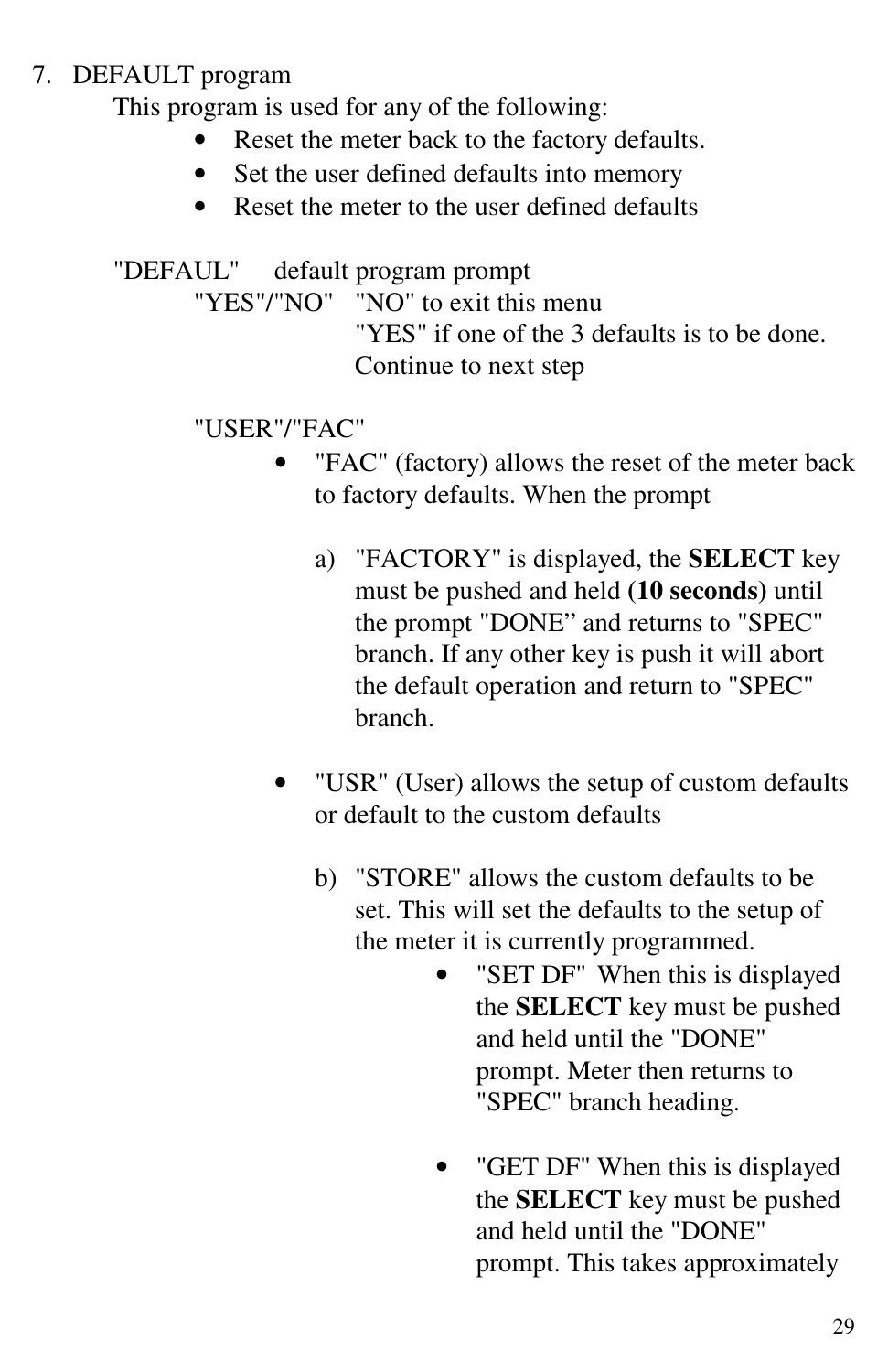10 seconds. Meter then returns to "SPEC" branch heading.

# **SECTION 4 OPTIONS**

The following options are available on the 3700A:

- 1. Option C 3 each Form C relay outputs
- 2. Option F Factory Calibration
- 3. Option H 16 bit D/A analog output
- 4. Option P 10VDC @ 250mA / 24VDC @ 150ma
- 5. Option T RS-232C @ 9600 BAUD

OPTION C:

- 3 form C (single pole double throw) relays rated at 5 amp @ 240VAC, 5amps @ 30VDC.
- Located on the option/top printed circuit board

#### OPTION F:

• Factory calibration (user provides input range and display range)

OPTION H:

- Analog output with menu selection of 0-20mA, 4-20mA, 0-5VDC, 0-10VDC and +5/-5VDC
- Update rate of 25/second (3720A)
- Resolution 16 bit D/A
- Located on the option/top printed circuit board

OPTION P:

- $\blacksquare$  24VDC @ 150mA Accuracy: .5%
- - 10VDC @ 250mA supply Accuracy: .5% (adjustable)

OPTION T:

Serial RS-232C Communication.